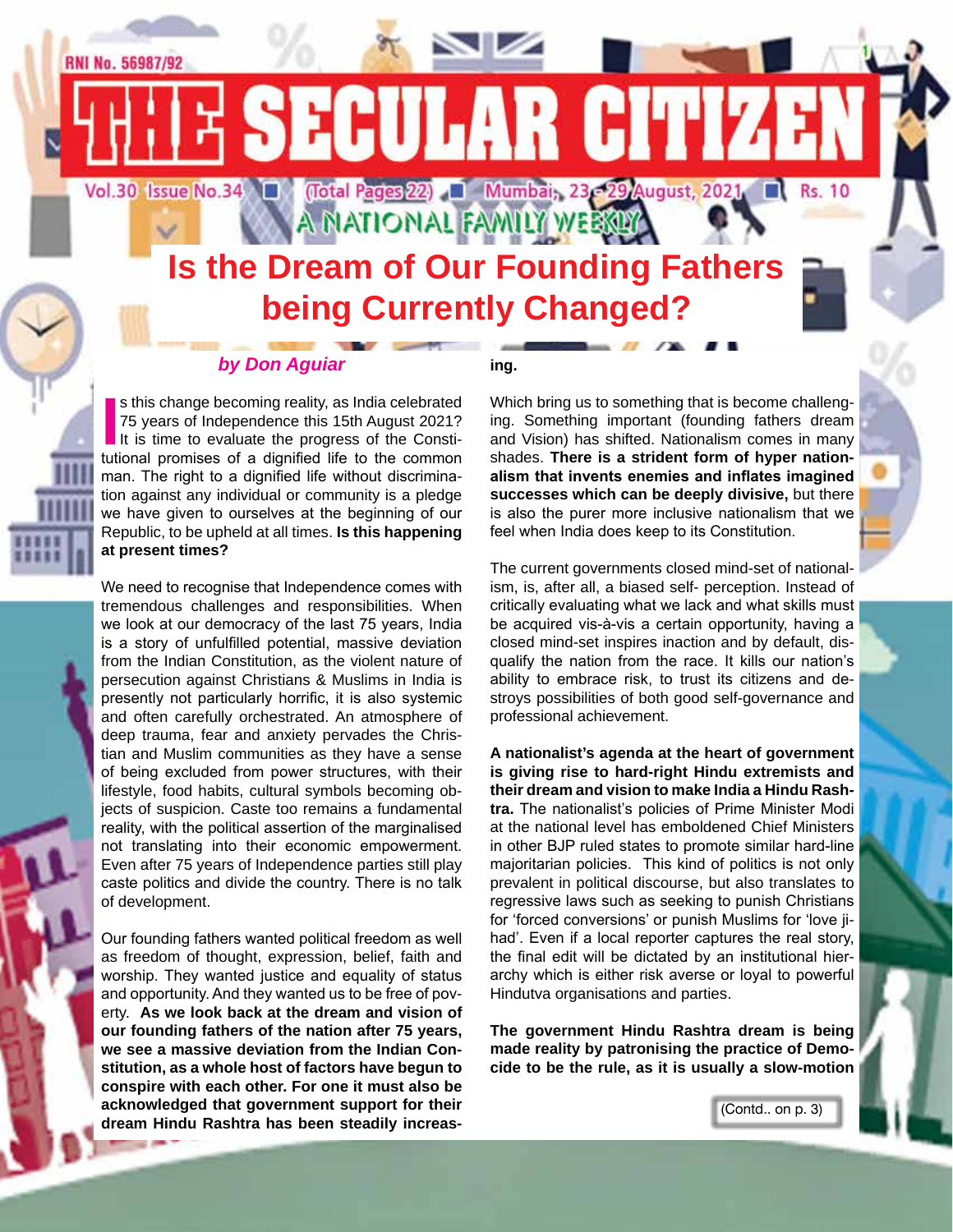#### **Peoples' Representatives**

The nation is going through harrowing times due to the problems created by pandemic with millions of people suffering untold miseries, the AAP government [Aap ke sarkar?] suddenly realized that their own MLAs are facing financial issues and they decide that it is high time to alleviate their grievances, pandemic or no pandemic. The government decides to give them a small hike of 150% raising their salary from 12,000 to 30,000. With the other allowances, the monthly emoluments amount to Rs 90,000. Wonder if the BJP MLAs who only wait to pounce on the AAP government protested or have decided not to accept the enhanced pay as a silent protest. Incidentally, some of the State governments bear the income tax burden suffered by their MLAs. Why should the state exchequer bear these expenses is a matter of debate. Maybe this is for their selfless service to their constituencies.

The MPs too enjoy a good financial package – not to speak of the constituency allowance, travel allowance, daily allowance, unlimited Rail travel for two, 40 flights for two in business class, fully furnished bungalow and 50,000 units of electricity [roughly 4000 plus units per month] when an ordinary citizen consumes less than 400 units. From 1954 to 2020 the emoluments of the MPs have been revised as many as 26 times. No MP [irrespective of his or her political affiliation] grudges when the salaries are hiked. I think only the Communists voiced their opposition last time around. No wonder that the salary of an MLA in Kerala is only Rs 2,000.

The President who earns a salary of Rs 5,00,000 says he pays as much as 2.75 lacs as Income Tax which must be the rate for any citizen if he earns that much. When the President of the country finds the tax high [with all the perks that he enjoys]; it is for his government to take a note of it – next budget exercise is likely to begin soon. They can provide some relief and even common man will stand to benefit. One can imagine the burden on the middle income salaried group who are not provided with accommodation and other perks. While the government has been extending a lot of benefits to the pan-

### **VIEWS on NEWS**

demic affected segments, senior citizens [whose income is shrinking due to reduction in deposit rates deserve some sop. Increasing the limit under the Senior Citizens Savings scheme from 15 to 25 lacs could be one option. Let the MPs and MLAs earn handsome income but they should do justice to the salary they earn by contributing during debates in the assemblies and Parliament. This unfortunately is not happening with hungama of the type witnessed in the Parliament at present.

To what extent elected representatives take their responsibilities seriously is something that needs to be evaluated. Some of them sit in the House but do not utter a word for the whole session if not the entire term. What are they paid salaries for? The attendance of nominated members is appalling and they do not feel they are doing anything wrong. Someone sent a clip on social media saying Movie star Rekha who was an MP [nominated] attended Parliament during her term for just 18 days and took salary of Rs 65 lakhs. Similarly, Cricket legend Sachin Tendulkar also a nominated member did slightly better – attending 26 times and got Rs 59 lakhs. Both hardly spoke. Besides they enjoyed all the other benefits like free travel by air and rail, free power and possibly accommodation in Delhi. Should they not be paid based on their attendance? No MP will make any suggestion to this effect because all of them sail in the same boat and any such move will be met with stiff resisannce. By the way, judiciary has come down heavily on the political parties for not following its orders on publication of criminal history of all aspiring contestants. Parties have been fined too for contempt.

\*\*\*\*\*

#### **Mockery in Parliament**

Ever since the Pegasus controversy has erupted, the opposition has been holding the Parliament to ransom so to say. On the other hand, the government has stuck to its position 'No debate, IT minister has already made a statement on the floor of the house'. Both took extreme positions and the stalemate could spill into the winter session. That brings to memory possibly the longest protest by the BJP while sitting on the



other side thus disrupting the entire winter session when the UPA was ruling at the centre. We could possibly see present opposition break the BJP record in disruption.

How do you believe our politicians? Like a seasoned journalist and anchor says "Politicians' stand on issues depends on where they sit". How very true. When the BJP disrupted the entire winter session, their leaders asserted that disruption is an accepted form of protest and that it strengthens the process of democracy. They also said that it is the responsibility of the government to run the house and not that of the opposition. Ironically, this stand was taken by BJP leaders who are no more. At least they do not have to face the embarrassment. This means that the government has to make some compromises to enable the opposition to call off the protest and join in the proceedings. How come these assertions change when the BJP occupies the treasury benches? It simply means that that those assertions were made to score brownie points and not based on convictions. When opposition parties now protest the PM calls them arrogant anti development. What is more disturbing is that the treasuring benches passed some 25 bills when the opposition members were protesting in the well of the house.

ernment is rigid. Finally both Houses<br>had to be adjourned.sine die. Sad! A number of writ petitions have been filed in the apex court on Pegasus and much will depend on the verdict that comes out of it but the opposition ought to have waited for its outcome. They remained defiant while the government did not budge [as usual] from its stated position. No problem can be solved if both sides stick to their rigid positions. The government could have assured that before the session ends, one day will be reserved for Pegasus discussion when the PM or the HM will answer all questions. But no! This govhad to be adjourned.sine die. Sad!

2 **THE SECULAR CITIZEN 23-29 August 2021**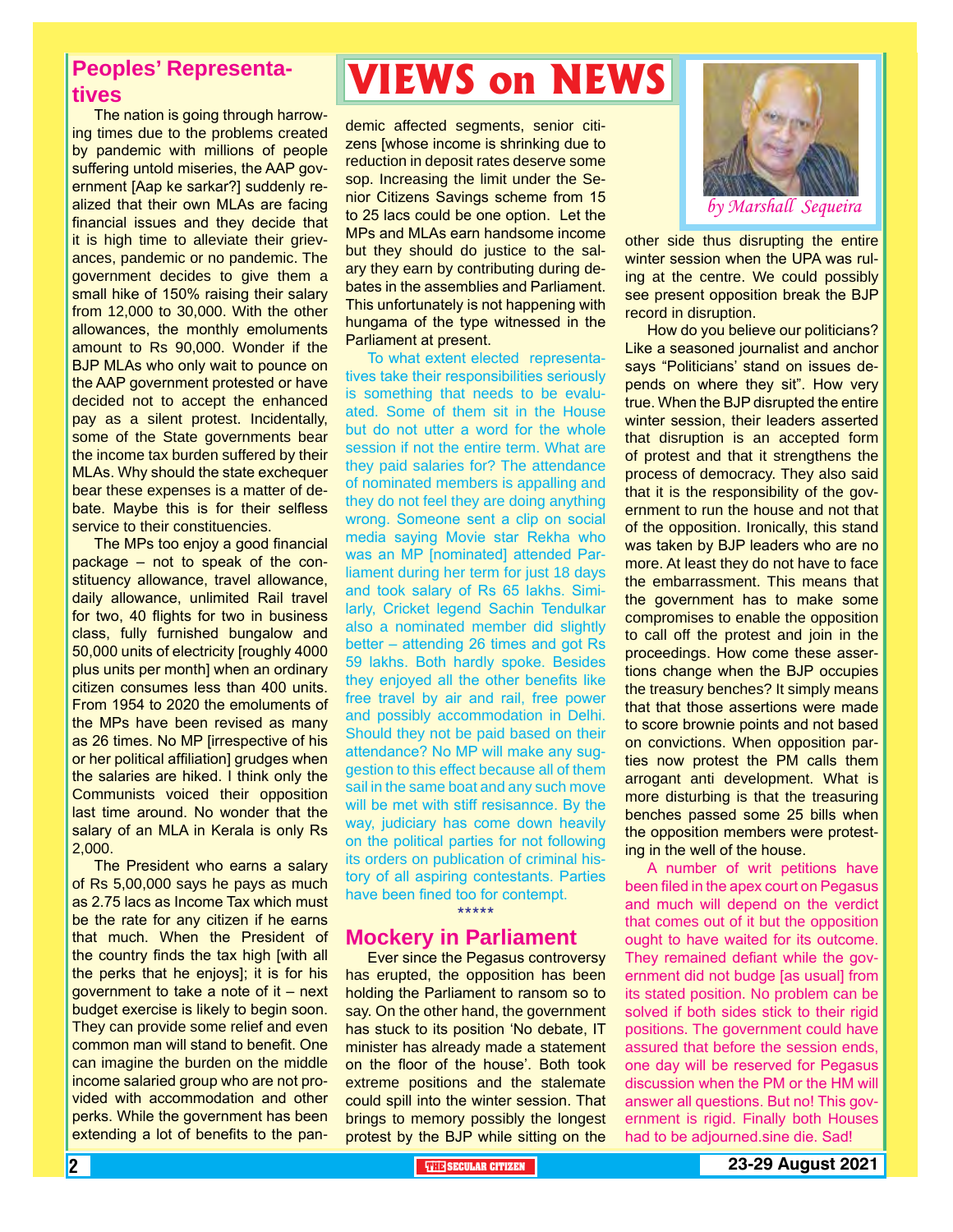| <b>THE SECULAR CITIZEN</b>                                                                                                                                                        | <i><b>Advertisement. Tariff</b></i><br>Over all size 21.5 cms x 27cms ● Print area 18 cms x 25.5 cms                                                                                                                                                                                                  |
|-----------------------------------------------------------------------------------------------------------------------------------------------------------------------------------|-------------------------------------------------------------------------------------------------------------------------------------------------------------------------------------------------------------------------------------------------------------------------------------------------------|
| A NATIONAL FAMILY WEEKLY<br>Vol.30 Issue No.34 Aug. 23-29, 2021 Rs.10/-<br>99, Perin Nariman Street, Fort, Mumbai - 400 001.<br>Mobile: +91 9820485389 / 9820473103               | Full pg. back Colour (19 cms x 24 cms)<br>Rs.<br>18.000<br>Center spread colour(39 cms x 23.5 cms<br>18,000<br>Rs.<br>Full pg. inside Cover colour(18 cms x 24 cms)<br>12,000<br>Rs.<br>Full pg. inner colour (18 cms x 24 cms)<br>10,000<br>Rs.<br>Half pg. Colour (18 cms x 12 cms)<br>6,000<br>Rs. |
| E-mail: secular@sezariworld.com / seculardivo@gmail.com<br>Website: www.sezariworld.com<br><b>Editor: LAWRENCE COELHO</b>                                                         | Full page B/W (18 cms x 24 cms)<br>7,000<br>Rs.<br>Half page B/W (18 cms x 12 cms)<br>5,000<br>Rs,                                                                                                                                                                                                    |
| <b>Subscriptions Rate:</b><br><b>E-paper Edition</b><br>One year (anywhere in India) Rs. 500<br>sent anywhere in the<br>Two years (anywhere in India) Rs.1000<br>world (by email) | <b>Small Size Ads B/W</b><br>12 x 12cms Rs. 2400 • 6 x 24cms Rs. 2400<br>18 x 6cms Rs. 1800 • 6 x 12cms Rs. 1200<br>6 x 6cms Rs. 700                                                                                                                                                                  |
| Five years (anywhere in India) Rs. 2000<br>One year<br>Rs. 600 or US \$15<br>One year (outside India) Rs. 3500                                                                    | <b>Matrimonial Classifieds:</b><br>• Rs. 500 per insertion (for 35 words) (includes box no.)<br>• Rs. 3000 for 12 insertions. (1 year The Secular Citizen FREE)                                                                                                                                       |
| Digital copy of <mark>THE SECULAR CITIZEN</mark> now available through WhatsApp / Email for subscribers                                                                           |                                                                                                                                                                                                                                                                                                       |

**worldover.** Send in your request to : **+91 - 9820485389 or secular@sezariworld.com** Our bank account details for Fund Transfer : Account Name: The Secular Citizen, Current Account No. 03552000006744,

Bank: HDFC Bank, Branch : CST - Mumbai VT, ISFC code: HDFC0000355

(Contd.. from p. 1)

**and messy process.** Wild rumours and talk of conspiracies flourish. Street protests and outbreaks of uncontrolled violence happen. Fears of civil unrest spread. The armed forces grow agitated. Emergency rule is declared but things eventually come to the boil. As the government totters, the army moves from its barracks onto the streets to quell unrest and take control. Democracy is finally buried in a grave it slowly dug for itself.

Citizens' ability to strike back, to deliver millions of mutinies against the rich and powerful, is in principle never to be underestimated in a democracy. **But the brute fact is social indignity undermines citizens' capacity to take an active interest in public affairs, and to check and humble and wallop the powerful.** Citizens are forced to put up with state and corporate restrictions on basic public freedoms. They must get used to big money, surveillance, baton charges, preventive detentions, and police killings.

**For when millions of citizens are daily victimised by social indignities, the powerful are granted a licence to rule arbitrarily. Millions of humiliated people become sitting**  **targets. Some at the bottom and many in the middle and upper classes turn their backs on public affairs. They bellyache in unison against politicians and politics. But the disaffected do nothing. Complacency and cynical indifference breed voluntary servitude. Or the disgruntled begin to yearn for political redeemers and steel-fisted government. The powerless and the privileged join hands to wish for a messiah who promises to defend the poor, protect the rich, drive out the demons of corruption and disorder, and purify the soul of "the people".**

**When this happens,** demagoguery comes into season. Citizen disempowerment encourages boasting and bluster among powerful leaders who stop caring about the niceties of public integrity and power-sharing. They grow convinced they can turn lead into gold. But their hubris has costs. When democratically elected governments cease to be held accountable by a society weakened by poor health, low morale, and joblessness, demagogues are prone to blindness and ineptitude. They make careless, foolish, and incompetent decisions that reinforce social inequities. They license big market and government players — oligarchs — to decide things. Those who exercise power in government ministries, corporations, and public/private projects aren't subject to democratic rules of public accountability. Like weeds in an untended garden, corruption flourishes. Almost everybody must pay bribes to access basic public services. The powerful stop caring about the niceties of public integrity. Institutional democracy failure happens.

**Finally, in the absence of redistributive public welfare policies that guarantee sufficient food, shelter, security, education, and health care to the downtrodden, democracy morphs into a mere façade. Elections still happen and there's abundant talk of "the people". But democracy begins to resemble a fancy mask worn by wealthy political predators. Self-government is killed. Strong-armed rule by rich and powerful oligarchs in the name of "the people" follows. Cheer-led by lapdog media, phantom democracy becomes a reality. Society is subordinated to the state. People are expected to behave as loyal subjects, or else suffer the consequences. A thoroughly 21st century type of top-down rule called despotism triumphs. Might this be how democracy dies in India?**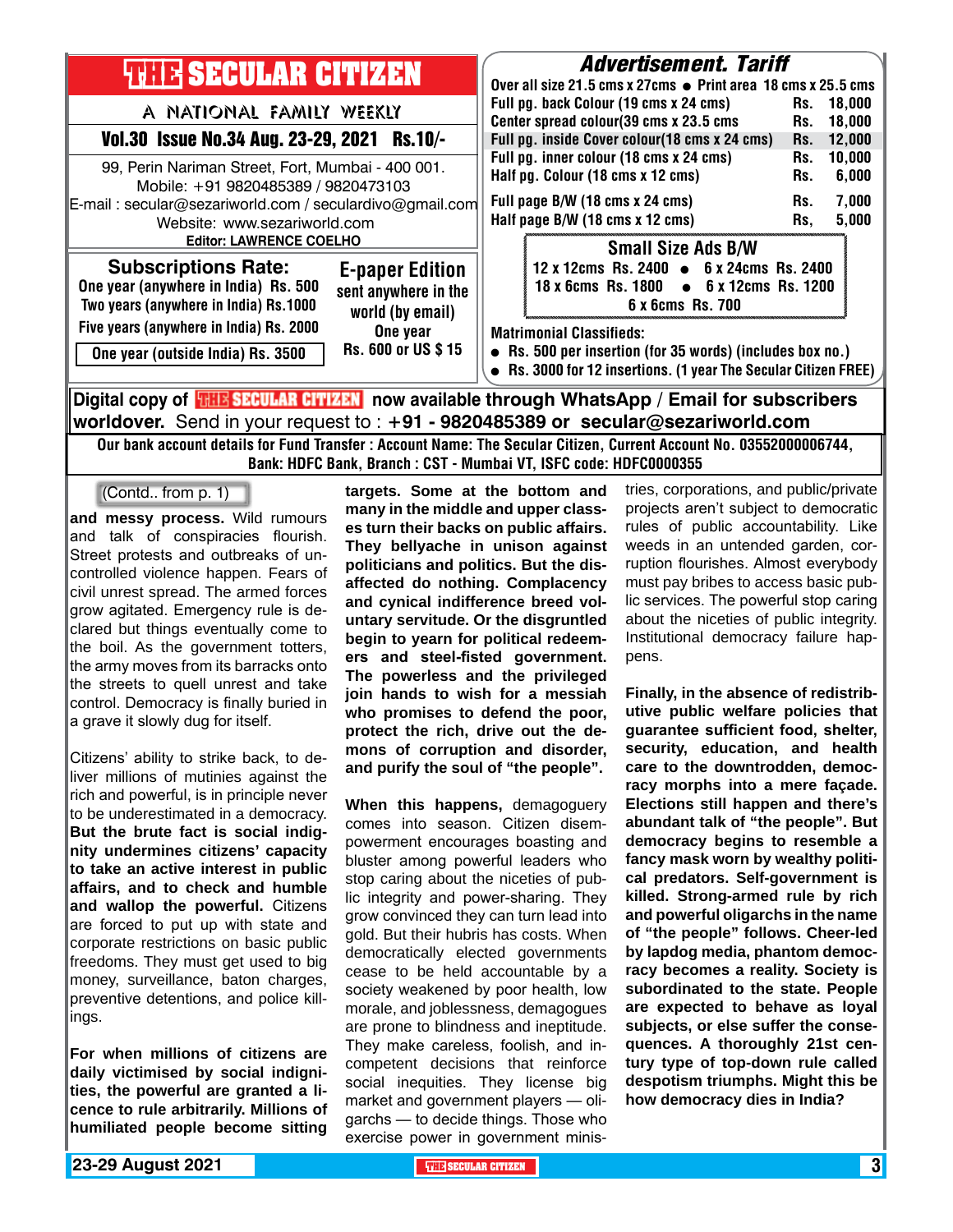

*- Ivan Saldanha-Shet.*

With the internet and IT all over<br>the world, one can note that<br>value and respect, many newspapers the world, one can note that the printed word is losing it's and periodicals are shutting down and giving space to electronic forms. In the last five years the redership and and popularity of popular printed gazettes has been on the downside. In times gone by, "Letters to Editor" (LTE) was a popular media for reform and redressal. Many influential missives about the role of government in matters such as personal freedoms, economic development and technology took the form of letters. Through the 19th century, LTEs were increasingly centralized near the editorials of newspapers, by the turn of the 20th century LTEs had become permanent fixtures of the main opinion pages. But, the whole thing is dying out with the dawn of the 21st Century social media triumph.

Just a few Newspapers and Magazines now have a rare column for LTEs to cater to the older conservative ethos , even though little or no attention or value is attached to them, are hardly read and no authority perhaps takes heed to ego whims. Even if a rare good point is raised they land in the dustbin. Many LTE writers now just do it to kill time and get cheap publicity and false ego trips specially in small towns like Mangalore; one is doing it it seems, to set a record of 'the largest number of letters written by a reader' but no such official declaration has been made by any print media. Most of the letters are with no purpose and obsolete; editors out of compassion take them as also to fill space; it's not quantity that causes records and results, it's quality - this is applicable especially to page 3 let-

ters and not those that are on editorial pages. Narrow views from LTE contributors result from a habit to get personal gratification, these elements write about common matters which are already in the sights of authorities and matters that only affect personally, while ignoring wider issues - 'cut the foot to fit the shoe' policy? In past times LTEs were packed with wit and humor, now like in Parliament they are extraneously motivated, hence poverty of wit and humor is common and ettiquette lacking.

 One Mangalore LTE demands vehicles parked in unauthorised places should not be towed away or fines imposed etc....Then why have laws, courts and police. How can a citizen demand that laws and regulations are suspended? Look at the other side of the coin, how about the pedestrian who in the circumstances has no way to walk safely on the sides of the road. He seems to have no rights or law to safeguard. Authorities are lenient and need to tighten implementing road rules and regulations for e.g: license tests, using mobile while driving, bike riders are flouting road rules too dangerously, no basic civic sense at all - multiple passengers on two wheelers, transporting goods in haphazard and hazardous manner, population of vehicles on road too is high, lack of safety all around.

With road concreting and widening in many cities, the two and four wheeler riders act like 'Terrorists of the Road' and find it heroic to speed and do all sorts of stunts, seriously endangering the man on foot, specially the children, aged and weak; the statistics of road accidents will prove. Are only vehicle riders paying taxes and have rights others have no rights? Corona lockdowns have made matters confused and the roads are free for vehicles. In many places one sees two wheelers in particular riding opposite sides of the road, taking short cuts. Imagine if the authorities are cowed down by the instructions of cranks and stop implementing the law/rule, what a horrendous situation it would make.

If and when an inquisitive person glances at the now rare LTEs, it is seen that most of the matters have already been planned for dealing with and information given by officials and the LTE is superfluous. Often notice the headers are 'Build Footpath' 'Repair Road' 'Clear garbage' 'Street Lights not working' 'Don't tow bikes away' 'Clean Gutter' and such silly 'instructions and orders'. This is mean, obnoxious and derogatory; now there are avenues to make a complaint directly to the responsible officials who have to look into such things.

LTEs used to be a good place to understand people and see the good and bad side and various interesting facets of the language and information, gradually it became a negative effort with riff-raff doing it for popularity, publicity and ego. All respect for officials and Govt is ignored and as is commonly seen ego and misplaced values have taken over from the polished and polite suggestions and explanation of the problems faced. Unwanted unethical rude questioning attitude is seen, it must be noted by authorities and action taken on the insulting missive. Unfounded and negative impressions are enhanced about Govt works, officials and systems which deserve to be lawfully curbed.

It is vital that in social media of the modern nature that personal aggrandizement tendencies are curbed and the vital public good is kept in mind and cheap avenues for showering one with undue importance and glory be carefully noted. LTEs should be in the right attitude, thinking and balance; people writing LTEs are considering it a literary work and able to command Govt and officials. The credibility of

(Contd.. on p. 5)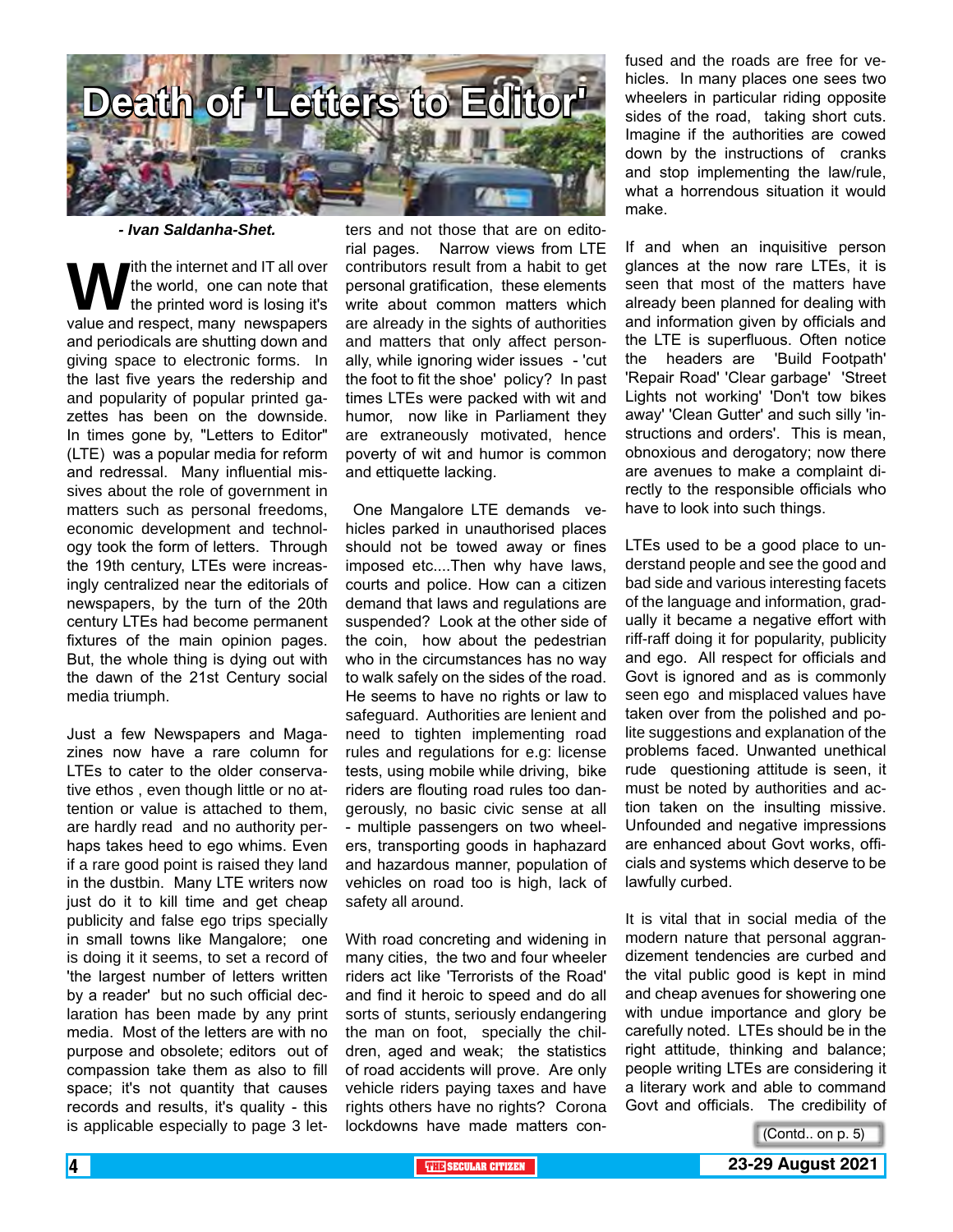

### **Corona virus: A man-made virus**

 This is with reference to the letter ' Coronavirus is a plague from God' by Jubel D'cruz ( Secular Citizen, Aug 13) Even after 2 years, the origin of Corona virus still remains a mystery and a question mark whether it is of natural occurrence, man-made in the laboratory or an act of God .Of late however, there appears to be clinching scientific evidence that the virus was manufactured in the Wuhan lab of China. In earlier days, plagues were experienced as natural events, and rationalised as acts of God by bigots, going by the events in the Old Testament where pestilences and plagues were used by God to punish the unrepentant Israelites. Even today, super-

#### (Contd.. from p. 4)

media is at an all time low - sensitivity and sense is paramount. Balanced people write on various needed topics, for good purpose to bring observation, awareness and knowledge of rare matters, history, literature, human interest and so on not only to complain and point out faults but also to humbly suggest and appreciate.

Demanding all things unlawfully, while the weaker and handicapped persons are left to face danger, neglect and injustice must be definitely be condemned "Lokah Samastah Sukhino Bhavantu (May All Beings Everywhere Be Happy and Free)". Writers of 'Letters to Editor' (LTE), need to be sensitive, fair, just and broad inclusiveness is a must. Writing for a record of 1000 letters and/ or personal popularity and ego is a virtual crime. The responsible editors must prevent and curb such shameful practices in all circumstances.

stitious beliefs prevail over scientific truths, with the result that even natural disasters caused by tsunamis, cyclones , floods, and earthquakes, are interpreted as punishment from God. Pandemics have come and gone several times over the past centuries. Yet, the church has not come out with a statement that the present pandemic is a plague and punishment from God. On the flip side we have a few doomsday prophets spreading the canard that the pandemic is the fulfilment of earlier prophecies and a sure 'sign of the end times' as predicted in the synoptic gospels and the Book of Revelation. Finally, all said and done, we need to come to the realisation that our human minds are too small and incapable of understanding the wisdom and sovereignty of God, and why a loving , caring, merciful and forgiving God allows pestilences and plagues, even as we read in the gospels how Jesus healed sinners without attributing guilt to the sinners.

> *— A. F. Nazareth, Alto Porvorim, Goa*

### **Hockey on the decline in our diocesan schools**

 The heart warming performance of our sports-persons at Tokyo 2020 has put the spotlight back on sports. The hockey teams , both men's and women's performed beyond expectations and were unfortunate to miss a podium finish. Interest in hockey will undoubtedly get a shot in the arm.

From the 70s to the turn of the century, Mumbai was a powerhouse of hockey, boasting of several hockey Olympians , products of our diocesan schools. Joaquim Carvalho , Mervyn Fernandes (Ambernath) , M M Somaya (captain), Marcellus Gomes, Darryl Dsouza, Adrian Dsouza , Mark Patterson ,Viren Rasquinha( captain) Jude Menezes and Gavin Ferreira represented India in the Olympics with distinction. During the same period the following players from Mumbai featured in the World Cups: Cedric Pereira, Olympio Fernandes, Edgar Mascrenhas, Edward Aranha and Francis Dmello. Besides these stalwarts there were several players from our Mumbai diocesan schools who represented the country at the international level. Among them were: Avitus Dcruz, Gilbert Lobo, Gabriel Lewis,Diago Dsouza, John Fernandes,, Edgar Maschrenhas, Adolf Colaco, Cornelius Dsouza, Cheops Dcosta , Romeo Albuquerque and a few others.

But sadly thereafter ,for the past 15 odd years we have failed to produce any hockey international from our archdiocesan schools.

I believe the game has progressed way ahead of our diocesan school system. The dedicated coaches of yore who rendered yeoman services to diocesan schools are incapable of measuring up to the technical requirements of modern day astro turf hockey. It is a different ball game today. And whereas the old coaches were paid a pittance or nothing at all, modern professionals have to be paid well. I am sure that a robust sports alumni association in diocesan school will willingly contribute towards the salary of professional coaches. After all, every catholic student in Mumbai has enjoyed years of school life playing football and hockey and is proud of his school team. But ultimately, it is left to individual principals to encourage hockey and bring back the glory days of old.

> *—Prof Robert Castellino Malad*

**Please renew your subscription if expired. Mention your subscription no. while sending the renewal amount**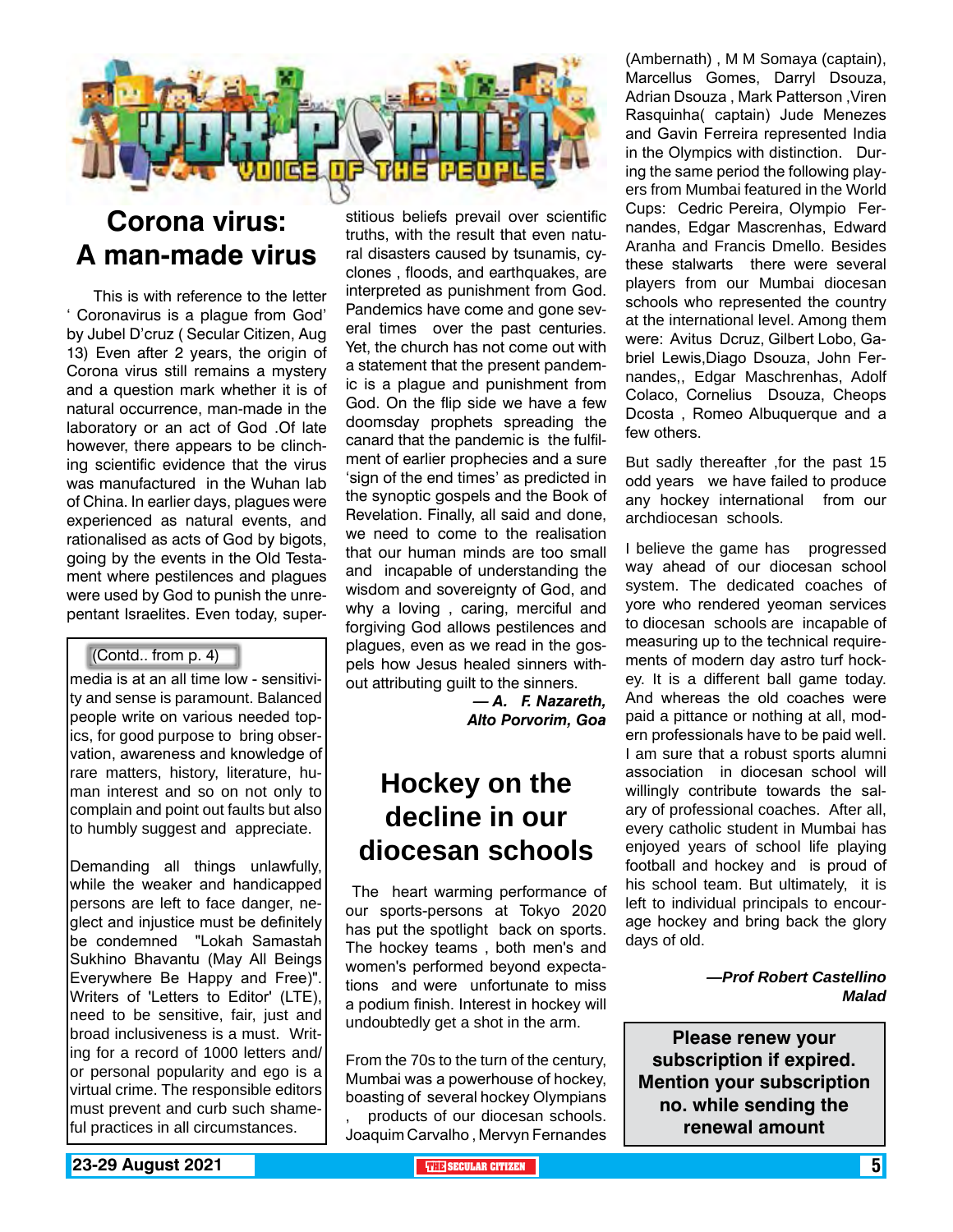

**The biggest Pandemic-Lock-**<br>down casualty, the grisly death<br>toll apart, is the Church's Lit-<br>urgy. For. from viewing Mass on TV down casualty, the grisly death toll apart, is the Church's Liturgy. For, from viewing Mass on TV or computer screens being just that, 'viewing'/'watching', to fulfilling the Sunday obligation by doing precisely that, our faith perspective in relation to the Liturgy has universally undergone a sea change.

Citing American research findings, William Grimm, Tokyo mission-

er, presbyter, and publisher of UCAN [Union of Catholic Asian News], in his post of 02 August 2021 writes: "Before the pandemic more than one-quarter of Catholics who went to Sunday Mass did so out of habit.….what lay behind the habit was a sense of obligation to attend…... Now that people have formed a

new habit of not going to church on Sunday……, will reinstating an "obligation" be effective at helping people reactivate that old habit?…. Instead of emphasizing obligation, why don't bishops emphasize opportunity – *'After more than a year and a half of being unable to come together in worship, we now have the opportunity to do so again!'* would be more attractive" than declaring the cancellation of the dispensation from the obligation of inperson attendance at Sunday Mass.

Grimm adds: "A bishop is responsible for the liturgy in the diocese…. In preparation for the reopening of churches, bishops have an opportunity to raise the quality of liturgical service. **Workshops for clergy on preaching and liturgy can be done remotely while waiting for the resumption of nor-**

**mal activities….** If people know that the pandemic period was used to prepare an opportunity for their better return to liturgy, they will be more likely to return."

The Church in India which is due for a long haul in terms of securing full attendance once churches reopen is no exception. Would that our bishops and liturgists scrupulously oversaw the removal of all the distractive newfangled

liturgical anomalies discussed below! Such a process alone would strike a balance between the internal (spiritual) and external elements, thereby regaining the "source and summit of Christian worship" tag for the Mass, making it an enriching God-experience for every believer.

**\*Singing** – Notably, choral singing (pre-recorded) accompanying online Masses [Powai & Wodehouse choirs being flag-bearers!] makes for a semblance of participation in online Masses. Contrarily, 'cantors' per se seem to consider the present situation a God-sent opportunity to exhibit their fetish for casual improvisations, lyrical nuances and musical notations royally tossed, the sense of dynamics underlying hymn-compositions given short shrift. Some cantors better referred to as 'crooners', or maybe crow-ners!—sing as if with a vengeance, the decibel of their vocal output a virtual threat to sound systems and auditory nerves alike! Others brazenly indulge in dirge-like slow motion murder of hymns like 'Listen' *[Entrance],* and 'The Lord is my shepherd…' *[Communion].* As for the sheer frivolity of 'Come and go with me to

my Father's House' *[Recessional?],* the piece deserves to be dumped so as to nip the *chalta hai* attitude it represents in the bud. Faulty intonation of 'it' as 'eat', sick as 'seek', 'braid-& whine' [bread-&-wine], 'Seeeng to the Keeeng' [Sing to the King!], 'Heav'nly' coolly replaced with 'Hea-ven-ly', and 'Hosanna' crudely sung *desi* style, are other detestable aberrations. Pointing out liturgical truths such as 'the choir is not the queen of the liturgy but its handmaid' or that hymns ought to match the contents of the Readings, would earn you 'you're a nerd' looks! **With hardly any appealing original Church music being composed today, one cannot help but wonder whether the fate of polyphonic liturgical singing has finally been sealed by the pandemic-lockdown.**

*\*Cantor? or 'Co-Celebrant'?* – A strange development is the appropriation of part of the Celebrant's role by cantors glibly commencing the recitation of the *Confiteor,* the *Kyrie, Gloria, Credo, Pater, Agnus* and a host of other things, the Celebrant busying himself with opening the page of the Missal for his next part, getting the ciboria out of the Tabernacle, readying the steel bowls [used as ciboria] for the distribution of Communion etc (That some of our younger celebrants require the assistance of their left hand to strike their breast with the right hand at the Confiteor is another amusing matter altogether!).

*\*Proclamation of the Word* – "The Word of the Lord" has suddenly got replaced with "The Word of God". What next, *"God's Gospel"?* Oftentimes, one sees the Deacon himself, instead

(Contd.. on p. 7)



Louis D'Souza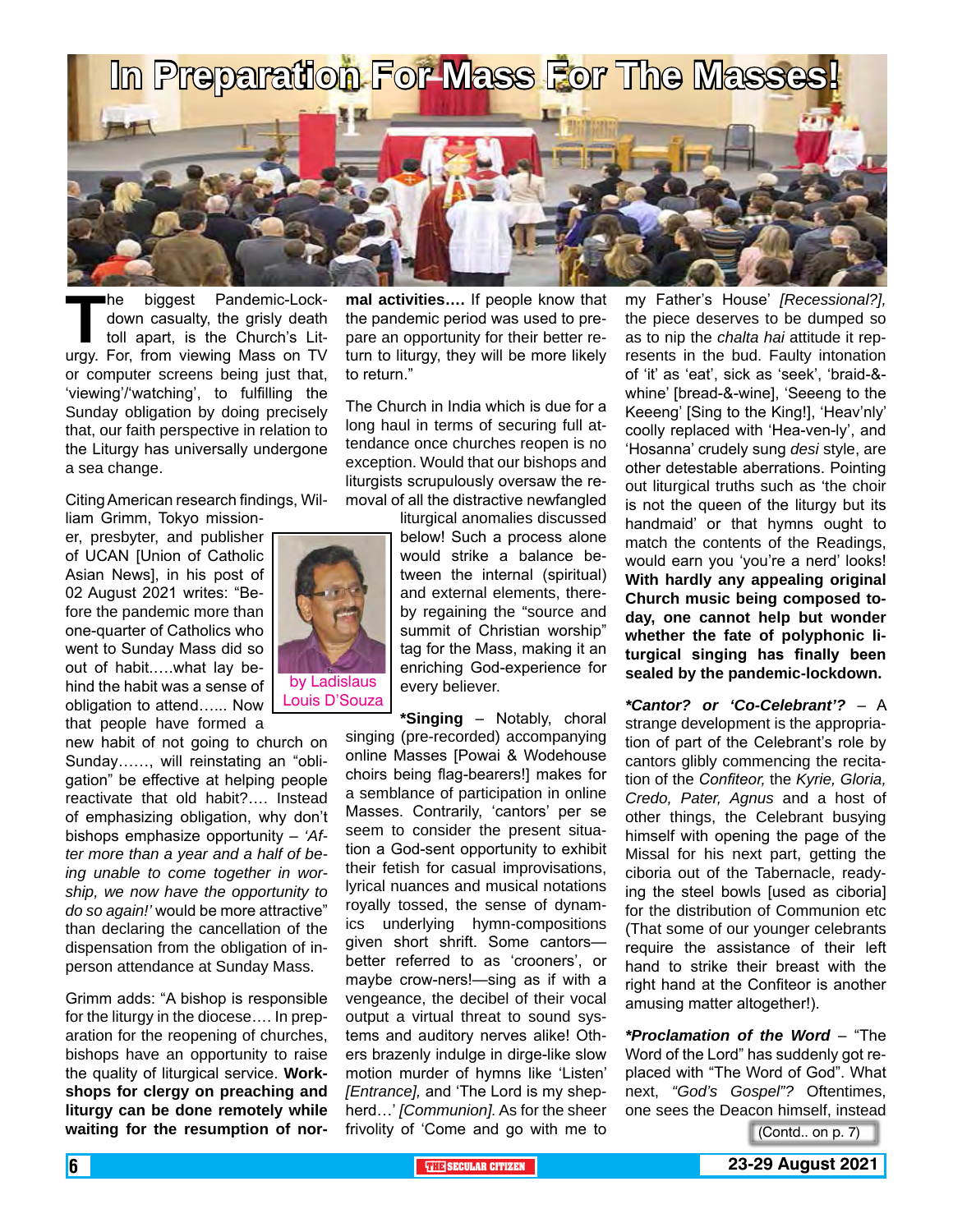of the Celebrant, kissing the Gospel. As for the Responsorial Psalm, what does one make of liturgical norms learnt in a diocesan Liturgy Course when priests, having hurried through the First Reading, say "Your response to the Psalm shall be…." overriding the fact that the Psalm per se is the Congregation's response to God's Word just proclaimed! Or *"Please stand up for the Acclamation", then forgetting to say "please sit down for the Gospel"!*

*\*Dress code –* The broad dazzling band around the neckline of the 'minichasuble' worn by Lectors in certain parishes (similar to EMHC vestment) draws undue attention to long, gorgeous hair-locks flowing down shoulder-fronts! But a similar vestment for the Sacristan? Hilarious! As for those 'viewing' the Mass at home, choicedriven fast-forwarding and reversing options render the 'dress code' redundant!

*\*Altar linen –* Rubrics specify that the longest of white sheets used, representing the burial shroud of Jesus, is so placed as to have its two ends fall almost to the floor at both ends of the Altar whose front remains uncovered. In contravention, gaudy sari-smocking covers the Altar-front and its sides, ugly veils unnecessarily covering the worth of carved Lecterns and Teakwood Altar Missal Stands.

*\*Floral arrangements* placed on garish broad-rimmed plastic plates surmounting tree-trunk props atop wrought-iron stands just about anywhere in the sanctuary clearly outdo themselves in terms of size and colour-scheme! Resultantly, those at the mic are seen peering through an unseemly maze, their own faces largely blocked from congregational view! Often, the use of potted greenery that has obviously seen greener days, and flowers that have long wilted, leaving the 'oasis' starkly exposed, constitute a needless eyesore.

*\*Spiritual Communion Prayer –* the Celebrant leading its recitation, contradicts the fact of his own consumption of the sacred species!

*\*The hair factor –* Amazingly, while more women religious opt for short hair to save on hair-care time, more young priests are shedding the wellgroomed look. Though sporting long hair isn't immoral, the unkempt look contravenes the formalness of liturgical garb, thus calling for a rethink rather than a *"I couldn't care less"* attitude!

*\*Coax, don't taunt –* With COVID-19 mutants and variants ruling the roost, full-attendance even at Sunday Mass may not happen easily. Innumerable individuals have, depending on the severity of the Covid attack and the time taken for recovery, been strictly

(Contd.. from p. 6) **a** from p. 6) **a** from context tion of the sacred species! And advised by their respective physicians to keep away from crowds including church-gatherings. Instead of taunts, like "Oh! So you got permission from your doctor to come to church!" how about gentle assurances that in Church one is in a safe environment for the Lord does protect His own (cf Ps 121:7)? Frankly, unless appropriate steps are urgently taken, Grimm's assertion could well come to pass: "Given the choice between un-involving in-person liturgy and moderately involving remote liturgy, people may opt for virtual participation, even if that precludes receiving the Eucharist."

### **Matrimonial Proposals Proposals are invited for**

**Mangalorean RC Bachelor, 31 years belonging to a highly educated and very affluent family with interests in healthcare, agriculture and many other sectors, Tall, Fair, Handsome, Holding Doctorate, managing the family business in Karnataka State. (REF:MM104)**

**40 years Mangalorean bachelor doctor (Ph.D) Ht. 6' Wt. 75 kg Fair., Hadsome. no bad habits. High affluent society well connected. Belongs to highly placed business family in Mumbai (REF:MM103)**

**27 years Mangalorean spinster C.A., Ht. 5'.5" Wt. 50 kg Fair., Beautiful. well cultured. Affluent society. Belongs to established business family in Maharashtra (REF:MM105)**

**28 year Mumbai based Goan Roman Catholic Bachelor, Ht. 5' 10", Wt. 72 kgs, Wheatish Complexion, Edn. B.Com., Profession : a Banker (REF:MM109)**

**Vasai based affluent business family R.C. East Indian Spinster, 33, years Ht. 5' 2", very beautiful and pretty. MS General Surgeon, Doctor by profession. (REF:106)**

**Mumbai based now in Dubai Mangalorean Roman Catholic Spinster, 33 years, Ht. 5' 7", Fair Complexion, Edn.** 

**BMS, profession: a Senior Merchandiser (REF:107)**

**Mumbai based Mangalorean Roman Catholic Spinster, 29 years, Ht. 5' 4", Wt. 72 kgs, Wheatish Complexion, Edn. B.Com., C.A., Holding a managerial post. (REF:108)** 

**Mangalorean RC Spinster, 34 years belonging to a highly educated middleclass family based in Mumbai Ht.5'.4" Wt. 78 Kg. Fair Qualified B.E., (EXTC) M.S. Consultant by profession (REF:FM109)**

**Mangalorean RC Spinster, 31 years Ht. 5".7" Wt. 69 Kgs, Fair. Mumbai based M.Sc., Clinical Research. Profession : Business Process Lead in MNC (REF:MM104)**

*Those interested in this proposal :*

- Registered members of Royal Christian Family can just email us mentioning the respective ref. no. and your registered no.
- Non registered Grooms or Brides are requested to upload your profile at our website www.royalchristianfamily.com and contact us on our email: royalchristianfamily@gmail.com mentioning the respective ref. no. along with your registered ID.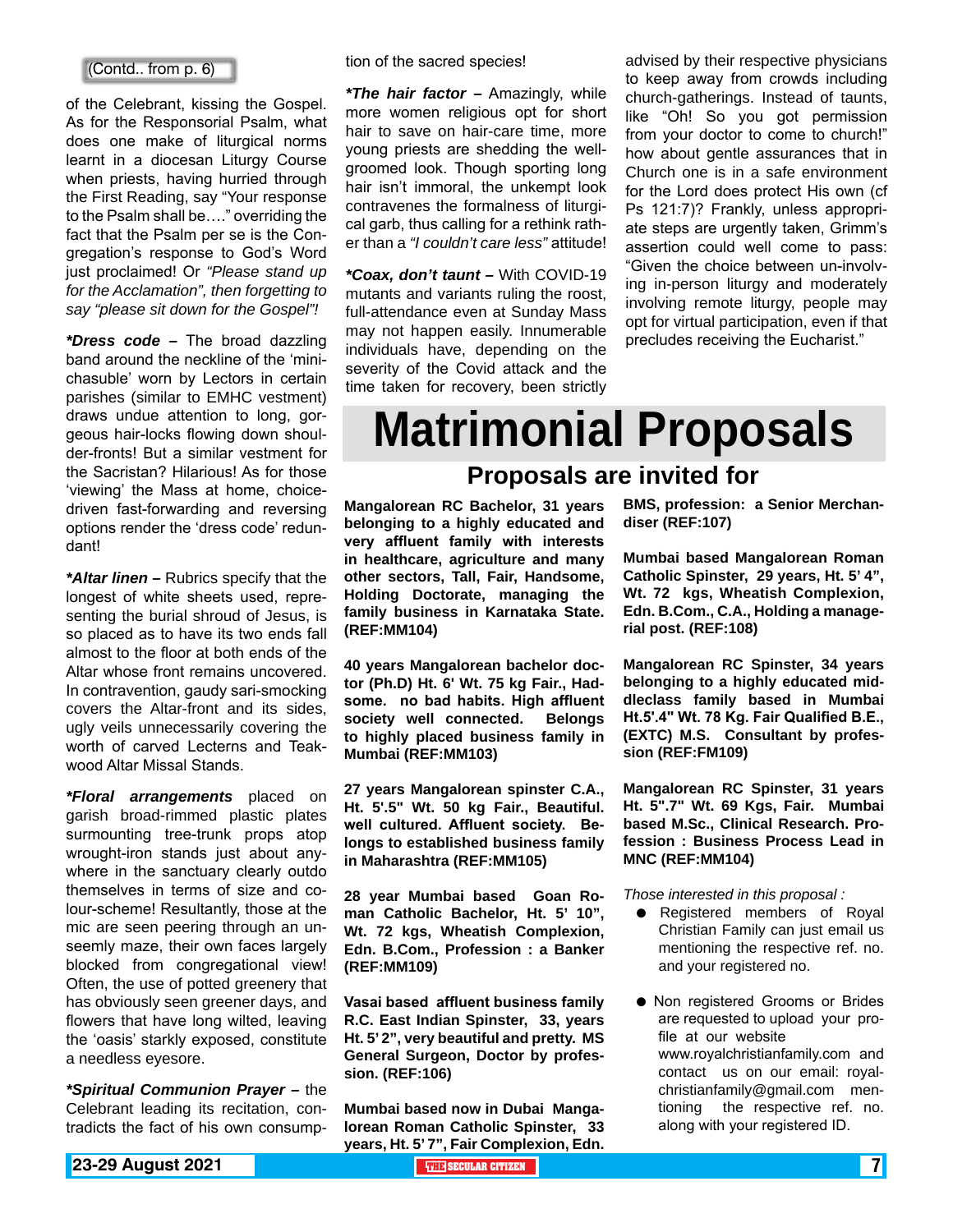![](_page_7_Picture_0.jpeg)

**This title is enigmatic. It should<br>either be "Settled For", "Set<br>Forth" or "Settled for Fourth".<br>It is actually an amalgam of all three.** either be "Settled For", "Set Forth" or "Settled for Fourth". It is actually an amalgam of all three. "Settle for" usually means accepting something that is below par. "Settled for fourth" obviously means that the proponent/ exponent has settled for fourth place. To "set forth" is just the opposite, to make a new beginning.

These thoughts came to me after observing some of India's efforts at the recently concluded Tokyo Olympics 2020. For over 60 years we had settled for fourth place finishes, and ac-

tually considered them a great achievement; as that of Milkha Singh in Rome (1960) and P.T. Usha at Los Angeles (1984).

Despite our gloating over the medal winners my heart went out to two fourth placed finishers – the women's hockey team and Aditi Ashok in golf. I

say this because they were not counted among the probables. I watched that bronze medal women's hockey match. Like many others, I believe that though Great Britain won, India did not lose. They went down fighting. Our girls were puny compared to the British. Many of them were from impoverished backgrounds. Some caste chauvinists in Meerut U.P., had the audacity to say that we lost because Vandana Katharia (who actually scored several goals, including a hatrick) was a dalit. Shame on them.

Aditi also faced insurmountable odds. She had to play 4 rounds (72 holes)

and at the end of the third round (54 holes) she was placed second. In the fourth round she lost by just one stroke. But listen to her story. She is diminutive, lacking the physical strength for long drives from the tee off. This was compounded by her recovering from corona that further debilitated her. Added to that, in Japan she had to commute for 1½ hours every day from her accommodation to the venue, necessitating rising at 3.00 a.m. and not getting full sleep. Her mother was her caddie (who lugs her golf bag around the course). This is probably because she could not afford her own support

staff. It speaks very poorly of our organizers. I therefore consider Aditi too as a winner.

What really amused me was the way our netas went to town seemingly taking credit for the medal winners; starting with our very photo conscious Prime Minister being seen time and again talking

to the athletes over the phone. The biggest faux pas was by Manohar Lal Khattar, the Chief Minister of Haryana. He boasted on TV that gold medallist Neeraj Chopra had been training at Panchkuia and he would now offer him a job in the State Government as a Class I officer. Did Khattar not know that Neeraj was a Subedar in the Indian Army? He belongs to the 19th Rajasthan Rifles that has its regimental centre in Delhi. Besides, Neeraj had been training in South Africa, Turkey and Sweden under the watchful gaze of Klaus Bartonietz, a German expert in biomechanics. Wonder if Khattar even knows what that means?

Not to be outdone, Yogi Adityanath, Chief Minister of U.P., published full page ads of himself and Neeraj. But I wonder if his Govt took any action against those who passed casteist slurs against Vandana? Small wonder then that veteran journalist Rajdeep Sardesai was prompted to say that netas don't win medals. Columnist Sagarika Ghose went a step further with her satirical piece in the Times of India "Olympics for Netas". She bestowed the medal for synchronised swimming on the Gandhi siblings Rahul and Priyanka. No prizes for guessing why. The new Minister of Sports, Anurag Thakur, got the medal for shooting – yes, for shooting his mouth off with vitriolic communal hate speech. Amit Shah deservedly got the medal for wrestling his opponents and pinning them to the ground. Is arm twisting a part of wrestling? Veteran Sharad Pawar deservedly got the medal for gymnastics. He is a past master at parallel bars, floor exercises, roman rings and the pommel (not Trojan) horse!

Had our netas been so concerned about sports the Prime Minister would not have removed the Sports Minister Kiren Rijiju just a month before the Olympics. Post facto it is easy to bask in the glory of other people's achievements.

Former long jumper Annu Bobby George reportedly said that the present government has done more for sports than previous ones (read Congress). Is Annu preparing for a long jump into the Rajya Sabha? If my memory serves me right the Sports Authority of India was started by Indira Gandhi as a prelude to the New Delhi Asian Games in 1982. Margaret Alva was the Sports Minister. They had identified various ethnic groups that were genetically oriented to a particular sport. The tribals of Chhotanagpur were encouraged to take up archery and hockey, while the Siddhis (a tribe of African origin on our west coast) were picked up for long distance running.

(Contd.. on p. 9)

![](_page_7_Picture_15.jpeg)

![](_page_7_Picture_17.jpeg)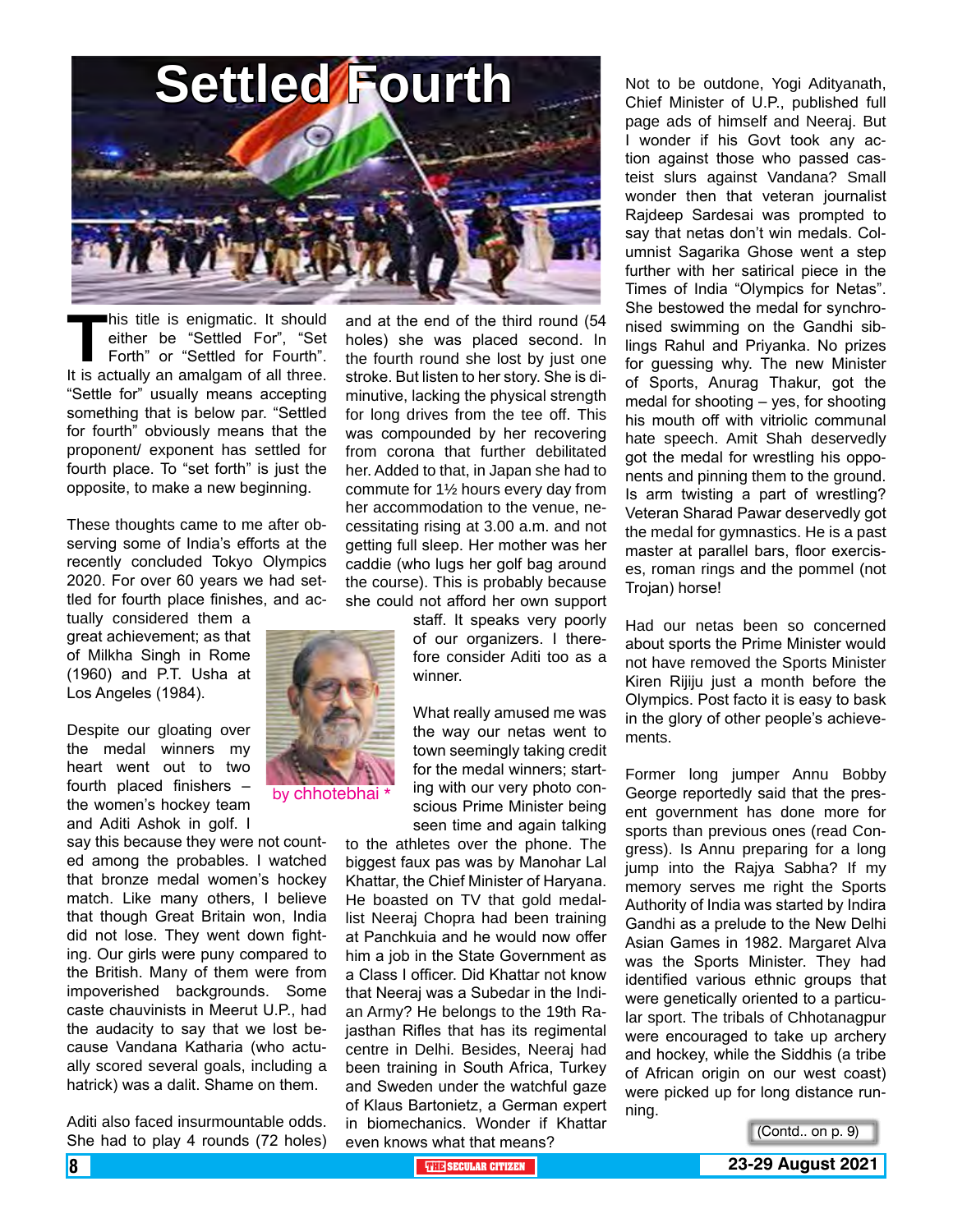#### (Contd.. from p. 8)

Let me rack my memory further. Earlier it was the Indian Army that produced the best athletes. Neeraj is but the latest entry from those august portals. The Indian Railways come next. Many of our best hockey players were employed in either Air India or Indian Airlines. Several of them were Goans or Anglo-Indians. The first crop of male athletes like Milkha Singh and Ajit Pal Singh were from Punjab. Woman athletes like Annu and Usha were from Kerala.

With time, the demographics have changed. Most of our wrestlers and other sportspersons are from Haryana. Our women boxers and weightlifters are from the North East. Badminton stars are from Hyderabad. Odisha is the new hub for hockey, thanks to the sponsorship by Chief Minister Naveen Patnaik, himself a former hockey goal keeper. The house of Tatas was probably the first to seriously encourage sports.

Before the advent of sports quotas in government recruitment (Annu please note that it was not introduced by the BJP) several sportspersons had to depend on their own resources. Somebody like Maharaja Karni Singh of Bikaner could bear his own costs for trap shooting. Gold medallist Abhinav Bindra could afford his own shooting range; but most sportspersons are totally dependent on sponsors, be they government or private, not just for the training and travel, but even for specialized diet, equipment and support staff.

Returning to Tokyo, we are gloating over 7 medals; one gold, two silver and four bronze; just one more than the six we won at London 2012. In contrast the USA won 39 gold from a haul of 113, closely followed by China with 38 from 88. So there is a long haul ahead of us for Paris 2024.

We could take a cue from veteran sports commentator Boria Mazumdar who was in Tokyo itself. He recommended that, like Britain in 2012, we should shift focus from team sports like hockey to individual events like athletics. We could focus on our strengths in wrestling, boxing and shooting where there are many more medals for the taking. In contrast, in a team event like hockey, 16 players go through 8 matches to win just one medal. Food for thought.

 I would also like to remind our newly minted Sports Minister that sports is a great leveller. World tennis champions Novak Djokovic and Naomi Osaka bit the dust, as did our brightest stars Marykom,Vinesh Phogat, Sania Mirza, Manika Batra and Deepika Kumari (incidentally all women). This despite Deepika being the reigning world champion in women's individual recurve archery.

Sport is also a great unifier. Some of the best athletes from Europe are of African origin. Nobody asks an athlete if he or she is Hindu, Muslim, Christian or Sikh. Performance is all that matters.

Before concluding these reflections I am taking a leaf out of Yogendra Yadav's book. He is a political animal. Yet he chose to write a piece in The Print about his own childhood sporting experiences. Could I lag behind?

My father was the Captain of the Cawnpore Golf Club in 1957. When Gen Thimmaiah, then Chief of Army Staff visited, it was my father's privilege to partner him. In like manner it fell to his younger brother to introduce the cricket test teams to the Governor of U.P. who would drive down from Lucknow for the match in Green Park stadium.

Sport was in our blood. The first sport that came my way when I was just 6 or 7 was golf. I was then packed off to boarding school in the hills, so that was the end of golf for several years. But boarding school was all about robust outdoor games. There were no lush green playing fields. We played on bajri (fine gravel) that guaranteed

bruises and worn out boots or keds. With gaping holes in the soles due to the constant abrasion with the bajri we padded them up with cardboard, all that we could afford!

My favourite game was hockey, where I always played left wing. Back then both hockey and football were played in a 5-3-2-1 formation, very different from the modern game. I represented the school in junior football and an exhibition boxing bout. But I was physically too weak and small for gymnastics. I was mortally scared of rope climbing.

When I turned 18 I became a member of the Golf Club in my own right, but quit a year later when my father died. Later in life I would organize hockey and football teams, indulge in some trap shooting and organize a badminton tourney. But the funniest moment was in cricket. In a match in the church I clean bowled the parish priest. He deemed it an anti-clerical act! When I arranged a cricket team for my employees one of the players was a girl. The other team took her lightly not knowing that she was a leg spinner from the national team. That was Neetu David who is currently the chief selector of the Indian women's cricket team. We won, but we later discovered that my wife who was the scorer had totalled the runs incorrectly. Tough luck for the losers though!

No matter how old or young we are there will always be opportunities to pick up a hockey stick, a golf club, boxing gloves or a badminton racquet. Today I would advocate volley ball as it is the least expensive, with limited space requirement and ensures robust physical activity. In passing, the most beautiful female athlete at Tokyo 2024 was a volley ball player from Turkey.

So let us pursue the Olympic goal of faster, stronger, higher, to which a fourth dimension has been added – together. Why settle for less, as we set forth for Paris 2024.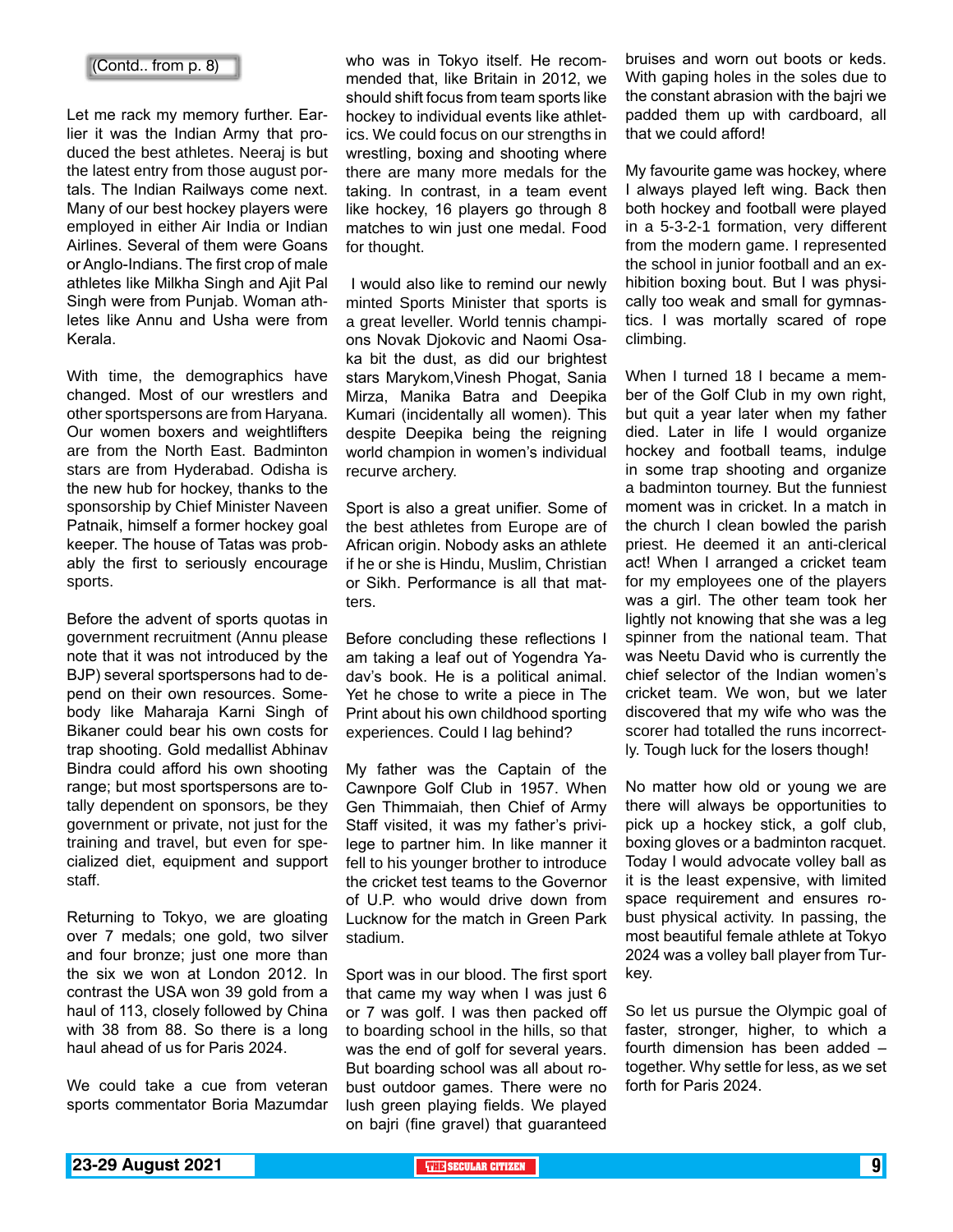### *It's not Your Fault*

Silently when the night turns dark, she gazes though the sky and begins to search.

Her eyes roll up and down and people begin to wonder why, After a brief moment of silence, they realize

It's her little Babe in the sky she looks for.

The one who barely survived in her womb for months, But will remain in the corner of her heart forever.

She wipes her tears and smiles and sits with her family and looks all fine.

They knew it was hard for her and begin to murmur, Why God Why?

When days drifts into months, her heart begins to settle and so does her mind.

She begins to gather the broken pieces

And take a step to stride ahead.

Once again there is laughter and fun

There is joy but, in her heart, somewhere she struggled with the burden of guilt and pondered Why?

Was she not good enough to carry her babe,

When she saw other mothers carrying around their children proudly?

Months passed into years and once again her heart yearned for a little babe.

And as an answer to her prayer

Her womb was blessed again.

She was excited and happy, so was her spouse and family As words of caution began to flow from everywhere, She minded her thoughts and words and decided for this little one she would give her best.

Months began to pass, and her hopes swelled She knew this time it was all well She began to dream about the days ahead and could not wait to hold her little one in her arms Every day she whispered a prayer

Then like a blast of tornado Her stomach began to swirl And she cried aloud in pain And within few hours once again her little one was dead.

Her world came crashing down and so were her senses She began to wonder what she had done to deserve this. Was it all her fault?

Two of her little babies had bidden goodbye even before a gentle hello.

She could not even hold them in her arms Or proudly spell out their names.

She thought it was the end and she longed for no new beginning.

Family stood by her And her husband gently cared. But who could heal the bruises in her heart and the hope she had lost?

Slowly people began to point fingers And some of their words were louder than the thunder. Day and night, she cried and wondered why?

She looked for comfort in different ways, but alas the pain in her heart was spread.

Near and dear ones said it was just a fetus But she knew they were more than part of her uterus.

She began to seek the Almighty and began to look around And that's when she realized no, she was not the only one She began to understand many around her had lost their little ones in the womb

But chose to remain quiet and swallow the pain. That's when she realized staying quiet was no one's gain. Because it was never their fault.

She combed her hair and washed her face She knelt down and sought God's grace. And stepped outside with faith.

Miscarrying was not her choice But it was part of a devil's plan. Blaming herself would do no good And she decided to face.

She spoke loudly about losing her babe And told to the world she was still a mom No matter the months she carried her babies in her womb She was still privileged to carry and love them.

She decided to live again, with joy and hope. She knew her God was all powerful and one day her home and her heart would be full. Her tears she wiped forever To her despair she bid farewell With friends and family, she began to mingle And her smile began to sparkle.

She knew it was not the end And decided to enter a new door She knew being a mother had nothing to do with what is seen But was about what is felt

Today she lives with hope and faith Hope for a beautiful future ahead. She stands by those who have gone through her pain And shows them it's not the end.

Once in a while she stills looks up at the sky Plants invisible kisses on the cheeks of her little boys And smiles with tears in her eyes. Hoping to meet them one day And hold them tight.

![](_page_9_Picture_38.jpeg)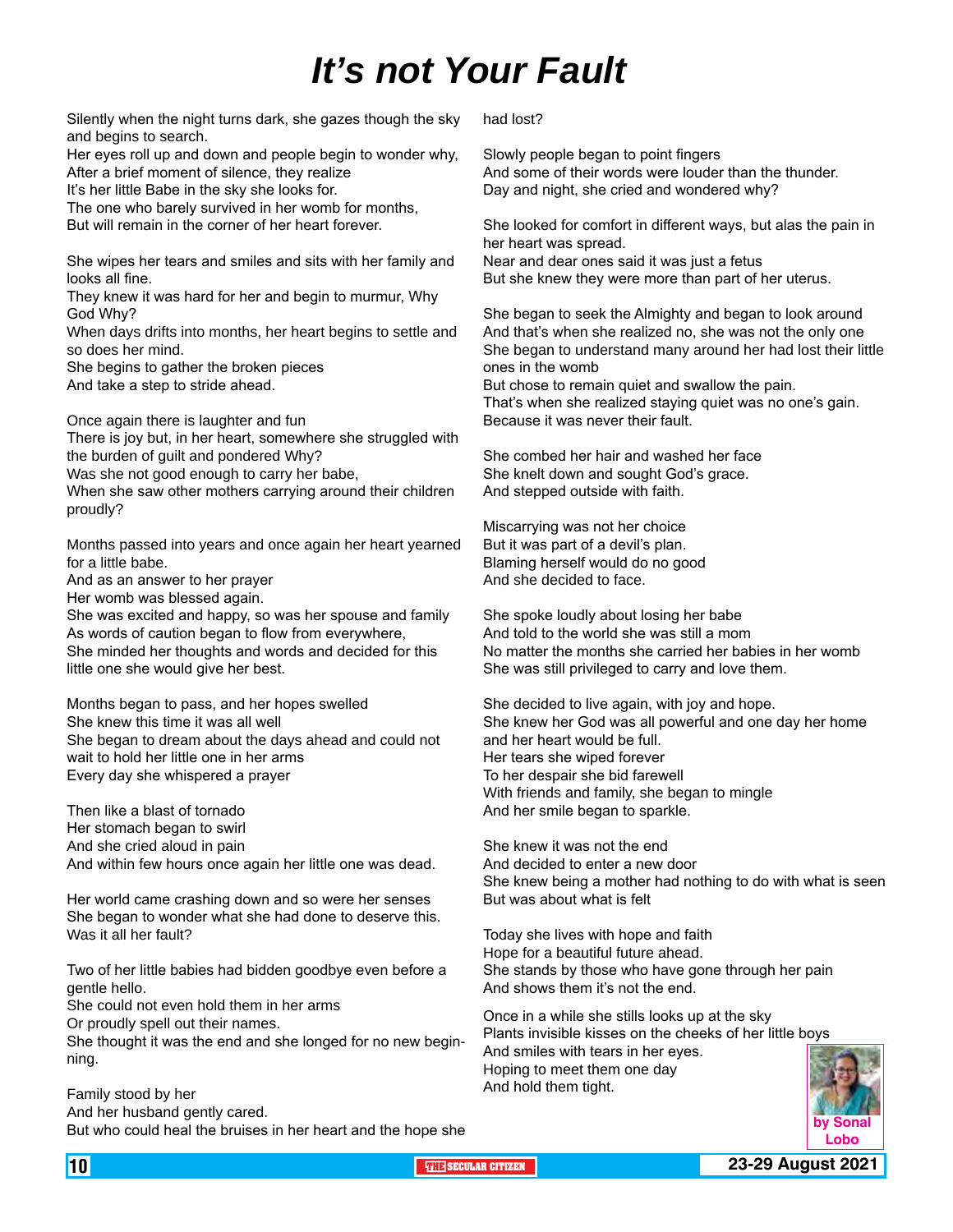*The Navy on Friday cancelled the unfurling of the national flag at Sao Jacinto Island in south Goa after residents said they did not want the Central or state government to carry out any activities on the island due to their distrust of the authorities.*

## **Give Chance To Aap In Goa!**

#### **-Fr. Michael G., Vasai**

elhi Chief Minister Arvind Ke-<br>
jriwal during his recent visit to<br>
Goa, painted a rosy picture for<br>
the people of Goa with his pre-poll jriwal during his recent visit to Goa, painted a rosy picture for promises of a 24x7 power supply and free power up to 300 units, if his 'Aam Admi Party' (AAP) is voted to power in the 2022 Assembly elections. While all this seems encouraging and music to the ears of many in Goa, given the frequent power outages and erratic power bills to the consumers in recent

times. The worst reaction is seen in Sao Jacinto Island. The Navy on Friday cancelled the unfurling of the national flag at Sao Jacinto Island in south Goa after residents said they did not want the Central *Fr. Michael G.*  or state government to carry out any activities on the island

due to their distrust of the authorities.

A reader of The Secular Citizen Mr. A. F. Nazareth raises question on AAP's promises: *whether the AAP will be in a position to give Goa a 24x7 uninterrupted power sup-ply even during the monsoons when most of the disruptions take place, and the work of underground cabling is still incomplete. Secondly, is this what is required to keep the people of Goa happy and content? Does good governance also not include a wide 24x7 water supply, a pollution and garbage-free environment, good and safe motorable roads, affordable rates for petrol, diesel, and cooking gas, a well-managed public transport system, affordable taxi service, etc. Can Mr Kejriwal take up these challenges as well?*

Mr. Nazareth admits that *this is something which the present and previous governments in Goa have failed miserably.* Hence my contention is: Why not give a chance to AAP this time? There

are ample reasons to believe that AAP will deliver the promises and much more. The proof is the reality in Delhi today. Terming it a gift for Delhiites ahead of the 75th Independence Day, the AAP government on 11th August launched

'faceless services' related to the transport department. Chief Minister Arvind Kejriwal inaugurated the initiative by putting a lock on the premises of the IP Estate Zone RTO.

> The new programme will initially cover 33 major transportrelated services. Only driving tests and vehicle-fitness tests will be done in person. Faceless services will provide freedom from long queues, brokers and middlemen at the

RTO office. The government said that people can now access all the work of the transport department while sitting at home!

#### **Congress And BJP Rule in Goa.**

Both Congress and BJP have allowed to ruin Goa due to their corrupt ways of governing. In 2010 the Shah Commission report into illegal mining – lobbied for by environmental groups such as the Goa Foundation – revealed corruptions, scams and unlicensed mining, which led to the Supreme Court suspending all mining activities in 2012. It was a decade of senseless extraction and looting which irreversibly brutalised the natural environment, destroyed the peace of village communities and damaged public health. Ever since it seems to be a war going on between the Supreme Court and the Goan government. By 2014 the Goan government had renewed a limited number of mining licences, hence, in 2018 the Supreme Court

![](_page_10_Picture_14.jpeg)

again cancelled 88 mining leases.

In fact unchecked hotel building, inadequate sewage facilities have all taken their toll on the environment. Goa is thrust upon with nearly two million tourists a

year! Imagine the non-biodegradable plastic! Although Goa didn't suffer the same devastating levels of flooding as experienced in Kerala in 2018, monsoon rains can be unpredictable and climate change is widely considered responsible for a trend of damaging weather events.

#### **Goa Discovers AAP.**

A few months ago Hanzel Fernandes (26) from Benaulim, Goa has won AAP its first-ever election in Goa. Though it is a local body election, AAP chief Arvind Kejriwal said on that occasion it is *"just the beginning."* After its complete washout in its debut election in 2017, AAP plans to contest the next state polls in 2022. Hanzel told reporters, *"This is a change that was needed and it is good people have decided to make a change. We have not made any fake promises. Our promises will be fulfilled. Just give us time and we will do it,".*

Hanzel's mother, an environmentalist, is more invested in his political career. Hanzel had a tough fight with big parties Congress-BJP. AAP is just a budding party in the state. She declares, *"As a mother I am happy they voted for him without any money or bribe being offered,"* Geraldine Fernandes told NDTV. Hanzel's focus will be on providing a clean government to Goa through AAP. She continues, *"We can protect all that is left, especially our environment, the water bodies, the* 

(Contd.. on p. 13)

![](_page_10_Picture_22.jpeg)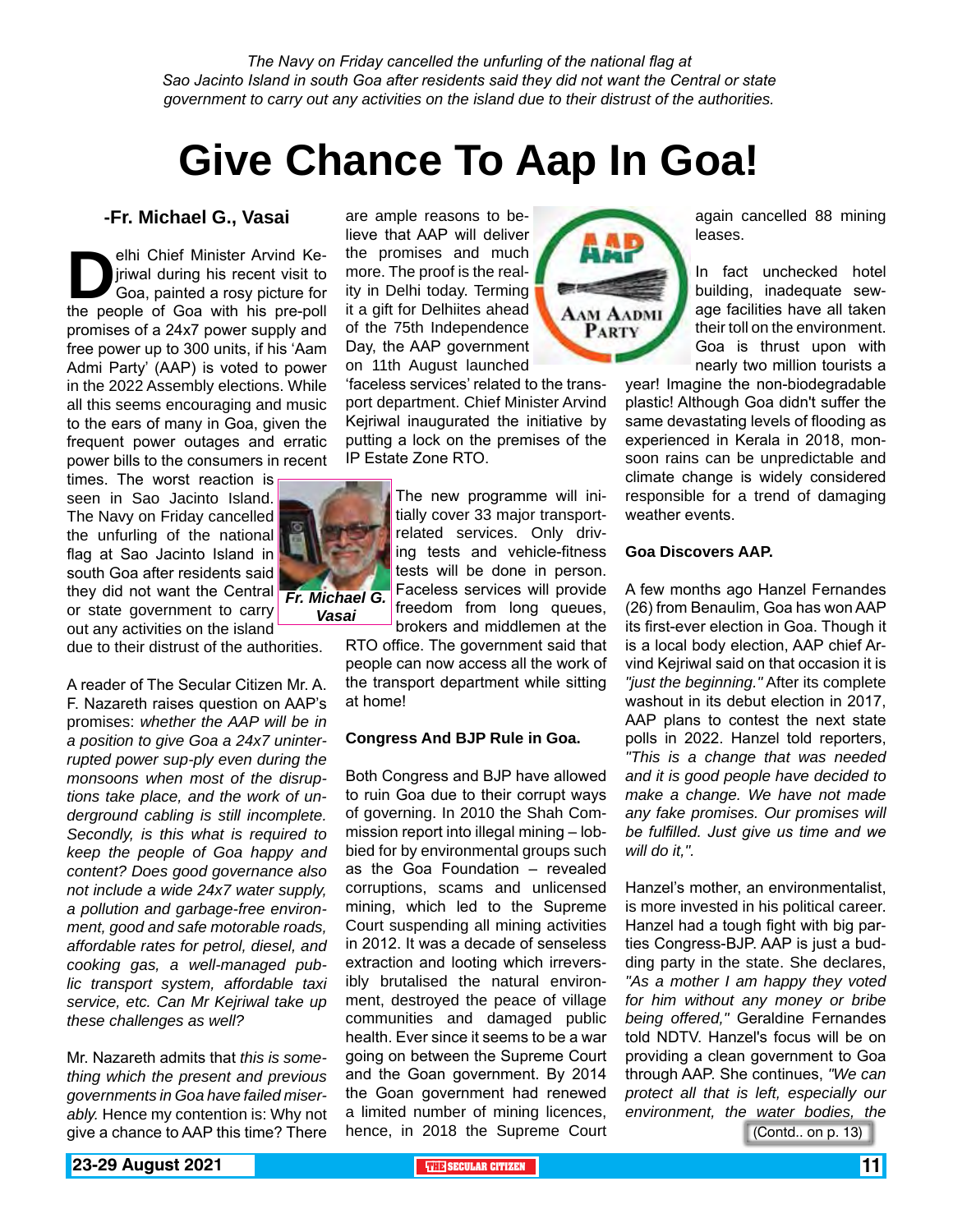#### **Accountancy fact:**

What is the difference between Liability & Asset?

A drunk friend is liability But. A drunk Girlfriend is an Asset.

\*\*\*\*\*

An accountant is having a hard time sleeping and goes to see his doctor. "Doctor, I just can't get to sleep at night."

"Have you tried counting sheep?" "That's the problem - I make a mistake and then spend three hours trying to find it."

#### \*\*\*\*\*

A business owner tells her friend that she is desperately searching for an accountant.

**Her friend asks,** "Didn't your company hire an accountant a short while ago?"

**The business owner replies,** "That's the accountant I've been searching for."

\*\*\*\*\*

Why don't accountants read novels? Because the only number in them are page nunbers! \*\*\*\*\*

**Employee goes to boss for leave:** "Since I have to go to my village to sell my land along with my wife , please sanction me one-week leave." \*\*\*\*\*

**Employee:** Sir You are like a lion in the office! What about at home?? **Boss:** I am a lion at home too, But

Durga sits on the lion there ! \*\*\*\*\*

Economics is not that difficult if we have the right examples. Interviewer: What is Recession? Candidate: When "Wine & Women" get replaced by "Water & Wife", that critical phase of life is called Recession!!

\*\*\*\*\*

Boss: So tell me young man, on which occasions have you realised that you are important in the Company and company cannot function without you???

Employee : "Sir, whenever I asked for leave"!!

![](_page_11_Picture_20.jpeg)

#### \*\*\*\*\* **A Company Owner was asked a Question:**

"How do you Motivate your Employees to be so much Punctual?"

**He Smiles & Replies:** "It's simple; I have 30 Employees and 29 free Parking spaces 1 paid \*\*\*\*\*

**Boss:** We are very keen on cleanliness. Did you wipe your feet on the mat as you came in?

**New employee:** Yes, sir.

**Boss:** We are also keen on truthfulness. There is no mat.

\*\*\*\*\*

**Height of Corporate Torture.** A company employee went to TOILET.

As he sat on the seat on front wall was written:

*"Had u put the same pressure at work, company's targets would have been achieved today"*

Amazing reply by employee - *if you apply such pressure what comes out will always be sh\*t!* \*\*\*\*\*

**Customer:** "You've got to fix my computer. I urgently need to print document, but the computer won't boot properly."

**Tech Support:** "What does it say?" **Customer:** "Something about an error and non-system disk."

**Tech Support:** "Look at your ma-

chine. Is there a floppy inside?" **Customer:** "No, but there's a sticker saying there's an Intel inside." \*\*\*\*\*

**Personnel manager:** "What made you leave your last job?" **Applicant:** "Sickness."

**Personnel manager:** "And what was the problem?"

**Applicant:** "My boss was sick of me!" \*\*\*\*\*

**Personnel Manager interviewing** 

**prospective employee:** "Your ap-

plication states you were at your last place for 25 years. Then what made you leave the place?"

**Hopeful applicant:** "I was forced tothey granted me parole!" \*\*\*\*\*

#### **Three Finer Points:**

**Heller's Law:** The first myth of management is that it exists.

- It's not that good help is hard to find, it's just that bad help is so hard to get rid of.
- They say you need a can-do attitude to get ahead in life. I disagree
- -- many people obviously got to be Vice-Presidents of major corporations just by snapping a few pictures of their respective CEO's and his secretary. \*\*\*\*\*

**Personal Manager to New job applicant:** "Why did your manager fire you?"

"Well a manager is the man who stands arround and watches others work, right? " the young appicant replied.

"Yes, but why did he fire you?" "He was jelous of me. A lot of workers thought I was the manager!" \*\*\*\*\*

**There are two types of wives.**

**First Type:** Quiet, Beautiful, Understanding, Not Argumentative, Loving, One who listens to husband **Second Type:** Your own wife \*\*\*\*\*

**Doc to lady:** Any history of insanity in the family ?

**Lady:** Yes... My husband thinks he is the Boss of the house!!! \*\*\*\*\*

#### **Ravana was furious with all the people ganging up to burn him. He shouted at all of them** "what harm did I do to any of you? I didn't kidnap your wife "

**The angry crowd responded** "that's what we are burning you for, you evil guy. "

\*\*\*\*\*

Wife is angry as hubby stands too close to a beautiful girl in bus, a few seconds later the girl slaps him for pinching.

**Hubby to wife:** I swear I didn't . **Wife:** I know, I did it..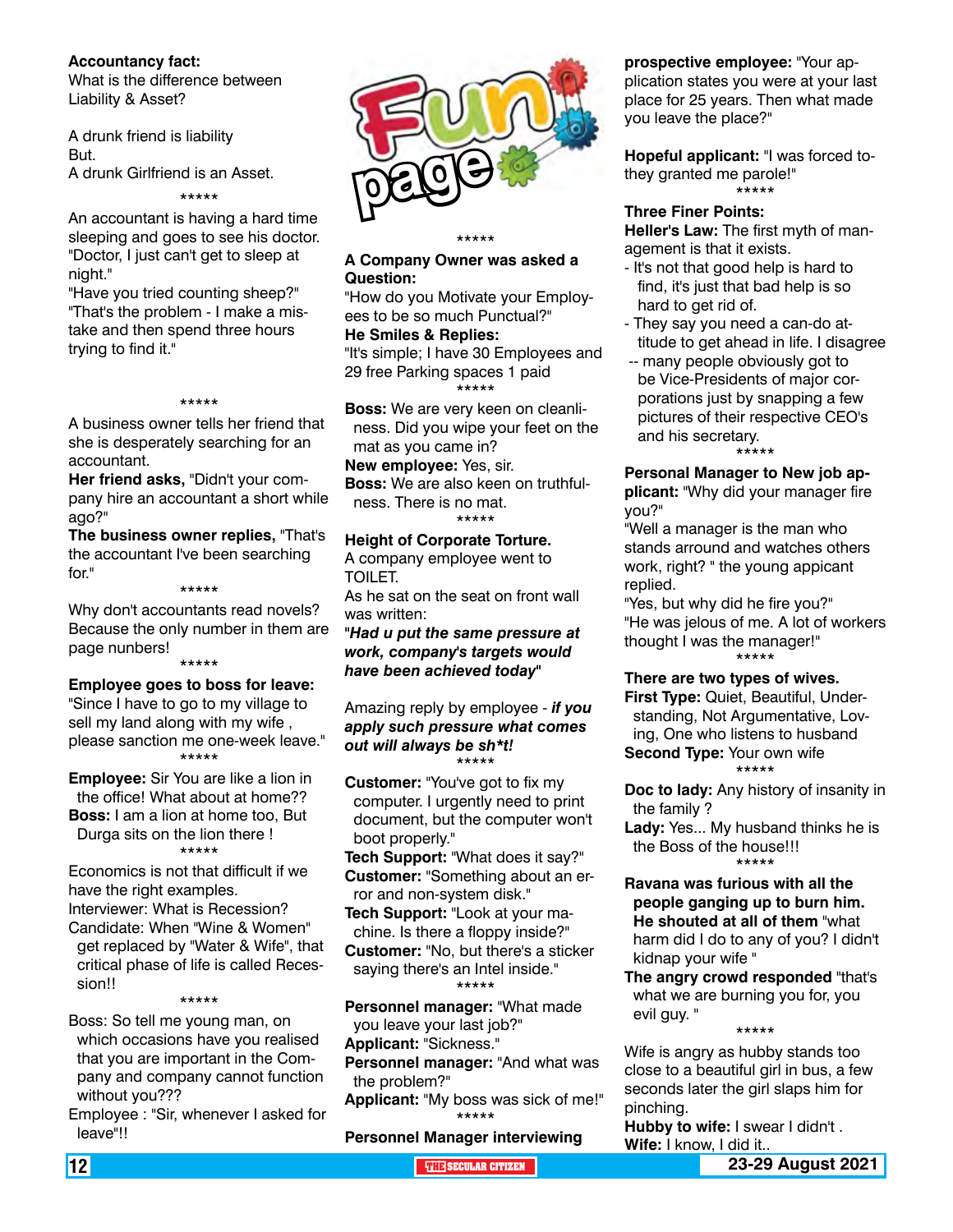#### (Contd.. from p. 11)

*fields, which are so important to each and every Goan."*

AAP is the youngest party growing very fast. It is already the main opposition party in Punjab. It has made an entry in Surat municipal corporation and many Gram Panchayats in UP. AAP announced that it will contest elections in Uttar Pradesh. Goa seems to be a more realistic target for the party. Hanzel Fernandes' words need to be taken seriously by us Christians. He said, *"People voted for me because they saw a young person enter the political arena and offer an alternative politics beyond what the state has seen so far from the BJP and the Congress."*

#### **Of course Much Remains To Be Achieved.**

Although AAP is doing exceptionally well in Delhi achieving even projects which were not there in the manifesto, AAP authorities humbly admit that much remains to be achieved. The promises like eradication of water tankers, 150 Mohalla Clinics, CCTV in every corner, ideal Public Transport, 47 fast track courts and full statehood for Delhi need completion. Kejrival has not been able to keep Yogendra Yadav, Prashant Bhushan like people in the party.

But this is an open secret that AAP is continuously harassed by Central Government, Police, LG and Government officers. They could have worked far better if they had to get support from the central government.

#### **So Why Not Give A Chance To AAP This Time In Goa?**

![](_page_12_Picture_7.jpeg)

Tel.: +91 9820485389 / 9820473103 Email: secular@sezariworld.com

**23-29 August 2021 The City of the Secular Citizen 13 THE SECULAR CITIZEN** 13 **THEFT** 13 **THEFT** 13 **THEFT** 

![](_page_12_Picture_10.jpeg)

#### **Ingredients:**

2 cups rice

- 
- 
- 
- 
- 
- 
- 
- 1 tbsp coriander powder
- 1 tsp cumin seeds
- 1 tsp amchur (dried mango powder) or use a little tamarind as a substitute
- 1 tsp chaat masala
- 2 tomatoes, chopped
- Coriander leaves for garnishing
- 2 tbsp of oil
- Salt to taste

#### **Method:**

- Soak the rajma (kidney beans) for at least 8 hours or overnight. Pressure cook for 5-6 whistles until soft yet not mushy. Set aside.
- Heat oil and add the cumin seeds. When they sizzle and begin to change colour, add the onions. When they turn pink, add the powdered cinnamon, ginger and green chillies. Fry for 2-3 minutes.
- Then add the coriander powder, amchur or tamarind, red chilli powder and turmeric.

Mix well and cook for another 3-4 minutes.

- Add the cooked rajma along with the water used to cook it in and the chopped tomatoes. Mix well and let simmer for 5 minutes.
- When the gravy thickens a bit, add the chaat masala and salt. Mix well, bring to boil again and turn off heat.

Add cooked rice and mix gently.

Garnish with chopped coriander leaves and serve warm with some plain yogurt.

![](_page_12_Picture_37.jpeg)

![](_page_12_Picture_38.jpeg)

### **Wide Choice of Christian Brides and Grooms available**

*Contact:*

**Royal Christian Family 99, Perin Nariman Street, 1st Floor, Nr. GPO, Fort, Mumbai 400001. Tel.: +91-9820485389 / 9820473103** Email: **royalchristianfamily@gmail.com** Website: **www.royalchristianfamily.com**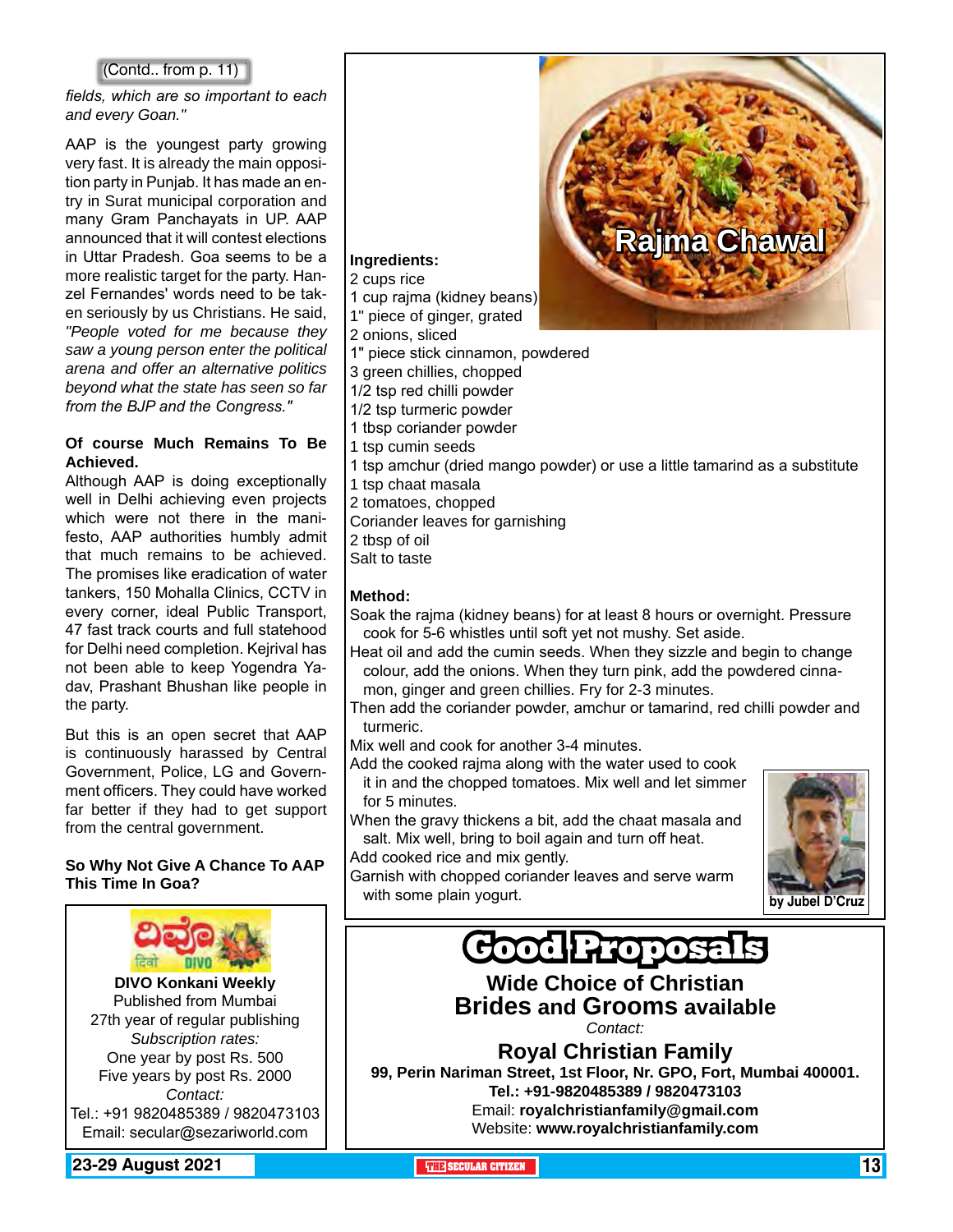# **The Turning Point**

t times life throws us a chal-<br>lenge. We follow our our usual<br>for work. studies.fun. play and prayer. lenge. We follow our our usual set daily routine to include time for work, studies,fun, play and prayer. Everything seems honky dory. And then out of the blue a life changing incident occurs –an accident, the sudden demise of someone close to us, an unexpected failure, a worldwide pandemic. Our usual road is blocked. We have reached a pivotal point in our lives. There are other roads to follow and it depends on us which road we choose.

St. Ignatius of Loyola (born 23.10.1491, died 31.7.1556) was a Spanish Catholic nobleman. He is remembered as the founder of the Jesuit order of

priests and for his book on Spiritual Exercises for he felt that just as a person exercises his body, he is also in need of spiritual exercises as well.The Jesuits foray into the field of education was started by Ignatius himself. But Ignatius first choice of aprofession was that of a soldier. The Battle

of Pamplona in May 1521 was the pivotal point in his life when a cannonball shattered his right leg. He had to undergo a series of operations and as he lay recuperating in his father's castle, he kept on reading and reflecting on the religious books that were his sole reading matter. He could have spent his life wallowing in self pity but these books changed his entire perspective on life.

On June 7, 1893, a young Indian lawyer, Mohandas Karamchand Gandhi (later known as the Mahatma or 'great soul') was forcibly evicted from a Whites only carriage on a train in South Africa. Till then he was a regular brown sahib. But this eviction was a watershed moment in his life. He began to lead protests against segregation via a passive resistance movement called Satyagraha which means

![](_page_13_Picture_6.jpeg)

'force which is born of truth and love and non-violence'. The Mahatma drew a lot of inspiration from the bible and would often quote, from Mathew 5: 39, 'Love your enemies, do good to those who hate you. Bless those who curse you and pray for those who treat you badly. To the one who strikes you on the cheek, turn the other cheek; to the one who takes your coat, give also your shirt.' The father of our nation

went on to galvanise an entire country to shed the oppressive shackles of colonialism through non-violent methods. Amazing! An entire nation had reached a turning point. He was the inspiration for other leaders such as Nelson Mandela and Martin Luther King. If

the Mahatma had chosen to just grumble about injustice and not act after that fateful day in South Africa, the entire history of our nation may have been different.

We have all heard motivational speakers whose lives took an about turn after a major operation or a serious accident. One such iconic lady is Arjuna awardee Deepa Malik. She became a paraplegic at the tender age of 29. This lady with a fighting spirit is proud of her military background as both her father and husband are army men. On September 12, 2016 at the age of 45, Deepa made her country proud by becoming the first Indian woman athlete of win a medal at the Para Olympics.

Some of you, dear readers, may be facing roadblocks in your lives. At the end of the day, it is not what happens in your life that matters, but how you react to it. Following the footsteps of his father and older brother, young Anurag was bent on joining the Indian Institute of Technology. He prepared hard for the entrance exams but disaster struck on the day before the exams when he was hospitalized with a serious infection. Not one to quit, Anurag decided to try his luck the next year but had a bad fall and landed up with a fractured hand and, as luck would have it, his left hand with which he wrote. Anurag was very despondent but his mother, who is a teacher, pointed out to him that there are many roads to success. Anurag went on to study at the London School of Economics. Today he is happy and successful in his career.

But a traumatic event has not always been the turning point. Gautama Buddha was Prince Siddhartha from the Shakya clan. His father protected him from being exposed to sickness and disease. It was during chariot ride outside the palace that the young prince first beheld suffering and death when he saw an old man, a diseased man and a decaying corpse. After years of meditation, he began preaching the eightfold middle path between extreme sensual indulgence and severe mortification.

Mother Teresa joined the Loretta order of nuns as a teacher. She witnessed two very traumatic events – the Bengal famine of 1943 and the bloodshed before the partition of India. She also saw poverty and suffering on the streets of Calcutta. This prompted her to start the Missionaries of Charity so that the poorest of poor could live and die in dignity.

(Contd.. on p. 15)

![](_page_13_Picture_16.jpeg)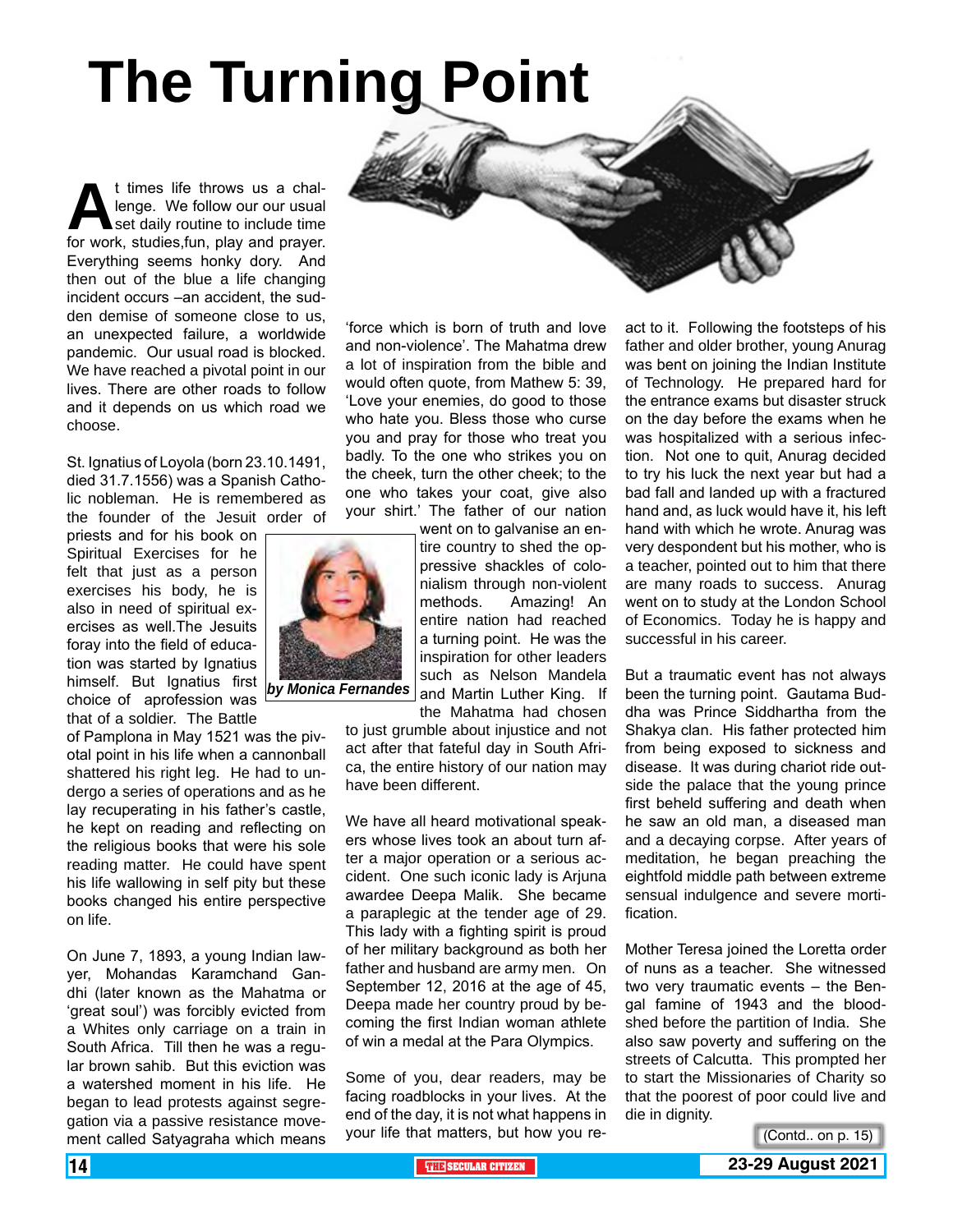A twist in fate could happen to anyone. The death of the main bread winner of the family, a failure in exams, loss of a job, an accident or sickness, being jilted and last but not least, the strain of living during a pandemic – these are some of the challenges being faced. But do not despair for there is always a way forward.

How do we condition ourselves to find another road during a roadblock in our lives?

- We all have ups and downs in our lives but some of us seem to have more downs. Let us not waste precious time bemoaning our fate. Nor should we compare ourselves adversely with others, envying them for being luckier than us. Negativity and seeking sympathy results in us being blind to other alternatives.
- Develop our Spiritual Quotient. We could read the precepts and lives of great spiritual leaders and sages. The parables of Jesus Christ all have a message to strengthen us mentally. Spend some time in prayer. Through personal experience during difficult times, I believe this approach helps.
- Reach out to others. This approach makes us less likely to think that nobody has seen the troubles we have seen.
- We should not neglect our physical wellbeing and make time for yoga, walking and exercise.
- Surround ourselves with positive people who truly care for us. Who are our friends? Can you rely on them in good times and in bad?
- We should not hesitate to seek advice and help from those wiser than us. There is no loss of ego in seeking help.
- Be proactive. You may have lost your job due to the pandemic. Is it possible to attend on line courses to hone your skills? If your particular job profile is no longer of relevance in the current scenario, is it possible to change your line entirely, considering your strengths and talents?
- Above all, we must believe that we are made of sterner stuff and we SHALL overcome. In the words of Swami Vivekananda, "faith in ourselves and faith in God- this is the secret of greatness", "All power is within you; you can do anything and everything."

## **Corona Care Proves Crucial**

learly friends, life is bottled<br>up. The genie has con-<br>densed to a thick layer of<br>smoke and entered the bottle.The up. The genie has condensed to a thick layer of lid is screwed tightly and life is in a bind. Children no longer throng the lane. Temple bells ring no more. Vehicles are off the road. The survival instinct has reduced life, prompting us to wait to live another day. Missing the munch munch and the daily dose of newspapers in your coffee table.

How are you coping with the trauma? The relationship between nature and civilization remains as complicated as ever. While civilisation often draws from nature, Mother Nature is often

hurt by the inroads of civilisation. That debate is better left for another day because of the urgency of the hour. Everyone is left to fend for oneself in compliance with social distance norms and with  $|C.K.$  Subramaniam

means available.

I have reverted to watching some old Hindi movies on YouTube. Already done with Dharmendra's Baharen Phirbhi Aayengi, Baharon ki Manzil and Anupama which I had missed in my youth. Dharmendra epitomised the quintessential of manhood in the cellular world. We were debating passionately taking sides either with Dharmendra or Rajesh Khanna during College days. Likewise, it was Shivaji or MGR down south those days.

My sense of intellect drifts me from the make believe world towards literature. I dust off my collection to reach a Sobha De, Khuswant Singh, Arundhati Roy or Paulo Coelho. Books anyway have so many pages and it may be unwise to tax your mind with serious stuff. I change track to catch a visual on mythology which I have missed. Vishnu Purana, Shiva Purana open up new vistas beyond the Mahabharata and the Ramayana. In this way, I toggle between Film, Books and Mythology. You suggest something more. I will take it if my passion suits me.

So friends, this lockout has generated fresh options for us. I would have missed them but for the bottled genie. Life is undefinable and coping is the only option we have. Who doesn't want to travel to a hill station in summer? Who doesn't want International flights to be operational soon?

Learning and realization are most important. Look at the world and all

![](_page_14_Picture_21.jpeg)

the sufferings; being under house arrest is the least we can sacrifice. I have been confined to home since March 14. The lesson that I learnt during the 11 days confinement is that life is really simple but we insist on making it complicated. Nothing is to be feared, it is

only to be understood. The time has come to understand more, so that we may fear less. Life is a series of natural and spontaneous changes. Resisting them will only create sorrow. Let reality be reality. Allow things to flow naturally forward in whatever way they like. The chief danger in life is that we may take too many precautions.

We are all waiting for the D-Day with baited breath when the nation will announce- Khul Ja sim sim. Genie will be out of the bottle and Corona will take its place. Once bottled, it will be thrown in the deep sea never to be found again.

Life's a fight; a good fight of faith. Stay safe. stay healthy!!!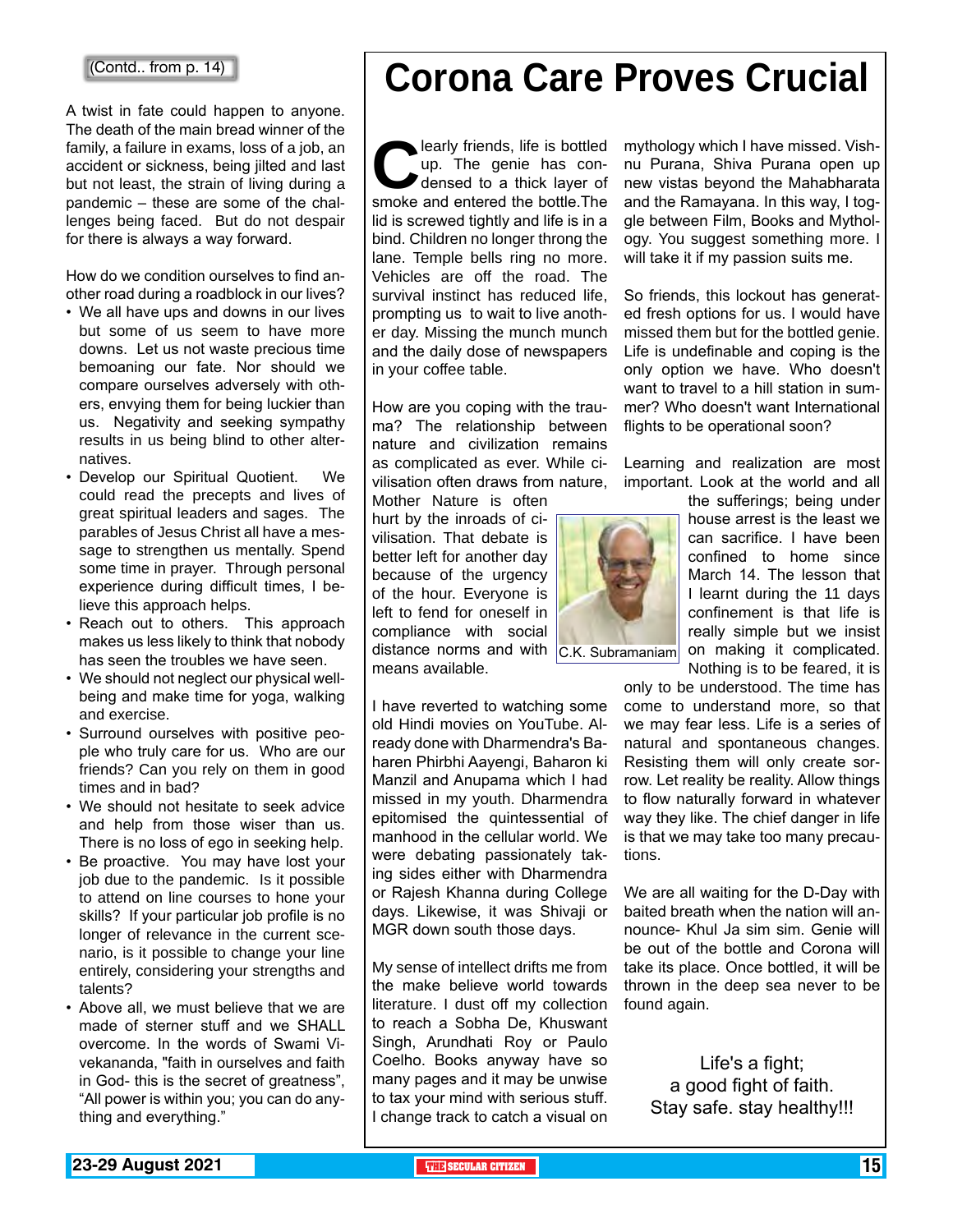### **Royal Christian Family MATRIMONIALS - GROOMS**

**7242. MUMBAI :** East Indian Roman Catholic Bachelor, (Born in December 1992), Ht. 5' 8", Wt. 60 kgs, Fair Complexion, Edn. MCA / MCS, working as a Software Developer. Contact email :

mayapereira\_2000@yahoo.com

**7241. POONA: Goan Roman Catho**lic Bachelor, (Born in June 1988), Ht. 5' 7", Wt. 65 kgs, Wheatish Complexion, Edn. B.Com., Post Graduation Banking and Finance, working for Bank. Contact email :

matri0688@yahoo.com

**7175. MUMBAI :** Goan Roman Catholic Bachelor, (Born in July 1989) Ht. 5' 6", Wt. 74 kgs, Wheatish, Edn. B.Sc (H.C.M.) Hotel and Catering Management, 2nd Photographer / Merchandise Sales Dept., Contact email :

osbertagneloalmeida@gmail.com

**7226. CANADA :** Canadian Citizen Mangalorean Roman Catholic Bachelor, (Born in August 1990), Ht. 5' 4", Wt. 59 kgs, Fair Complexion, Edn. M.Sc., in Environmental Science and in Energy Management postgraduate degrees from the University of Toronto. Working for a reputed company as Energy Management Analyst in Totonto. Contact email : francisper@gmail.com

**7185. MUMBAI :** Goan Roman Catholic Bachelor, (Born in October 1984) Ht. 5' 10", Wt. 72 kgs, Wheatish Complexion, Edn. B.Com. working for Bank. Contact email : shaun.neo00.outlook.com

**7184. U.K. :** Goan Roman Catholic Bachelor, (Born in April 1990) Ht. 5' 7", Wt. 65 kgs, Wheatish Complexion, Edn. B.Com., working as a Credit Control in Private company in U.K.

#### **Important Notice**

Telephone no. of candidate will be printed only with the consent of members. For Tel. Nos. Please contact: +91- 9820473103 / 9820485389 or Email : royalchristianfamily@gmail.com

Contact email : troyt007@gmail.com **7180. U.K. :** Goan Roman Catholic Bachelor, (Born in September 1982) Ht. 6', Wt. 77 kgs, Fair, Edn. Chartered Accountant, Profession : Director Insurance Company. Contact email : russ\_dsouza@yahoo.com

**6841 MuMBAI :** Anglo Indian / Keralite Roman Catholic Bachelor, (Born in May 1991), Ht. 170 cms, Wt. 78 kgs, Fair Complexion, Edn. M.Com., working as a Sales Executive. Contact email : mrsannieroy@yahoo.co.in

**6797 MUMBAI :** Goan Roman Catholic Bachelor, (Born in December 1987), Ht. 5' 7", Wt. 72 kgs, Wheatish Complexion, Edn. B.Com., working for Five Star Hotel in Mumbai. Contact email : johnserrao14@yahoo.com

**6585. MUMBAI :** Mumbai born and broughtup Roman Catholic Bachelor, Handsome, (Born in June 1988), Ht. 5' 7", Wt. 78 kgs, Wheatish Complexion, Edn. EXTC Engineering, working as a Networking Engineer. Having own accommodation. Contact email : 18.elaine@gmail.com

**6856. MuMBAI :** Mangalorean Roman Catholic Bachelor, (Born in September 1973), Ht. 5' 7", Wt. 67 kgs, Fair Complexion, Edn. MBA, working as a HR. Contact email :

clifforddsilva@yahoo.co.in

**6531.** POONA : Tamilian Roman Catholic Bachelor, (Born in May 1975), Ht. 6', Fair Complexion, Handsome, Edn. M.Com., Having well established business. Contact email : tony137@rediffmail.com

**6707 Mumbai :** Goan RC bachelor, (Born in June 1975), Ht. 5' 10", Wt. 70 kgs, Fair Complexion, Edn. B.Sc., having own business. Seeks a Family oriented girl. Contact email : maxabreo@yahoo.com / maxabreo@vsnl.net

#### To Place Your Matrimonial Advertisement Call: +91 - 9820485389 or 9820473103

Check your email at least once a week. Members are requested to inform us when

they are settled, so that publication of their details can be discontinued.

**6250. MUMBAI :** East Indian Roman Catholic Bachelor, (Born in January 1974), Ht.5' 8", Wt. 76 kgs, Wheatish Complexion, Edn. B.A., working as a Manager. Contact email : cardoz.clint@gmail.com OR 9833563182

**6862. MUMBAI :** Goan Roman Catholic Bachelor, (Born in February 1983), Ht. 5' 11", Wt. 72 kgs, Fair Complexion, Edn. B.Com., well settled working in Mumbai. Contact email : keith\_peter1983@yahoo.co.in

**7097. MUMBAI :** Mangalorean Roman Catholic Bachelor, (Born in October 1991), Ht. 5' 11", Wt. 97 kgs, WheatishComplexion, Edn. B.Com., working as Sr. Account Recievable in private company. Contact email : dsouzadonald11@gmail.com

**7112. MUMBAI :** Converted Roman Catholic Bachelor, (Born in October 1970), Ht. 5' 7", Wt.80 kgs, Fair Complexion, Edn. B.Com., & Masters in International Journalism (UK). Looking for a bride below the age of 42 years (below 40 - 42 years) who is willing to raise a family. Contact by email :

decemberwedding08@yahoo.com 7144. POONA: Goan RC Bachelor. (Born in October 1985) Ht. 5' 5", Wt.

60 kgs, Wheatish Complexion, Edn. Hotel Management Graduate, working as an Executive. Contact email : merrolmenezes@gmail.com

**7113. POONA :** Tamilian Roman Catholic Bachelor, (Born in December 1982), Ht. 5' 6", Wt.65 kgs, Fair Complexion, Edn. B.Com., working in Logistic Co. in **DUBAI**. Contact email : shantasam1955@gmail.com

**If not settled within a year, renew your membership atleast two months in advance to continue the service uninterrupted.**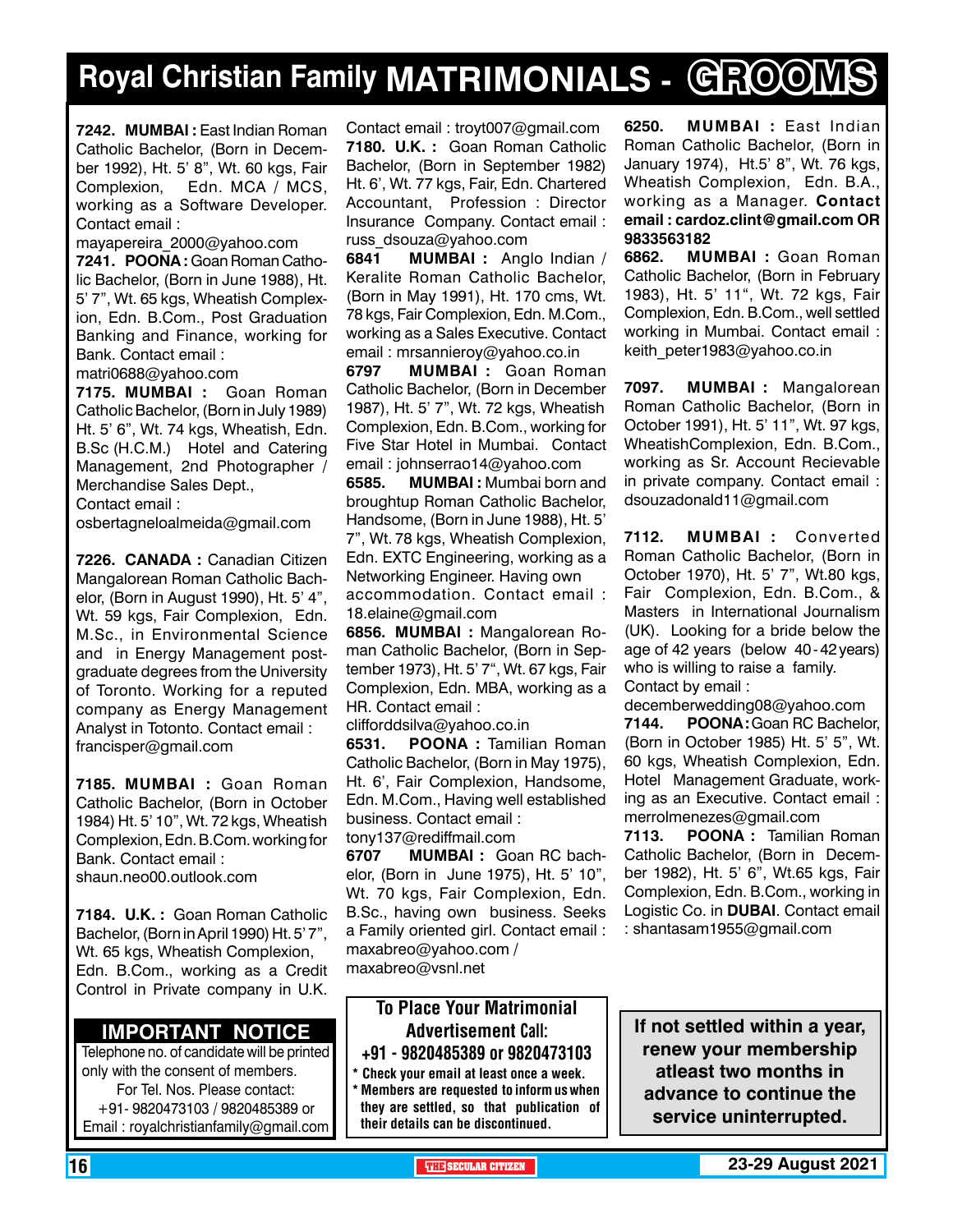## **Royal Christian Family MATRIMONIALS - BRIDES**

**7240. PUNE :** East Indian Roman Catholic Spinster, (Born in October 1987), Ht. 5' 7", Wt. 65 kgs, Very Fair Complexion, Edn. MBA, working as a Finance Executive. Contact email : angelina0134@gmail.com

**7239. CANADA :** Mangalorean Roman Catholic Spinster, (Born in February 1992), Ht. 5' 2", Wt. 55 kgs, Wheatish Complexion, Edn. Completed Bachelor of Electical Engineering in Toronto. working at a MNC in Toronto. Contact email :

walkdowntheaisle2@gmail.com

**7064. MUMBAI :** Goan Roman Catholic Spinster, (Born in May 1988), Ht. 5' 2", Wt. 50 kgs, Wheatish Complexion, Edn. MBA, working for Private Company as an Accounts Executive. Contact email : cecrc19@gmail.com **7234. MANGALORE :** Mangalorean Roman Catholic Spinster, (Born in November 1993), Ht. 5' 4", Wt. 60 kgs, Fair Complexion, Edn. MBBS, MD (ongoing), Doctor by profession. Contact email :

samaddy2013@gmail.com

**7214. MUMBAI :** Goan Roman Catholic Spinster, (Born in October 1986), Ht. 5' 4", Wt. 52 kgs, Fair Complexion, Edn. CA CFA Ms Finance M.Com., working as a Senior Manager. Contact email : frfernandes020@gmail.com

**7199. BANGALORE :** Mangalorean Roman Catholic Spinster, (Born in January 1990), Ht. 5' 2", Wt. 53 kgs, Fair Complexion, Edn. Master's in Mass Communications (NTU, Singapore) working as a Senior Manager of Corporate Communications in **SINGAPORE**. Contact email : mafern.2121@gmail.com

**7171 MUMBAI :** Roman Catholic Spinster, (Born in April1994), Ht. 5' 3", Wt. 50 kgs, Fair Complexion, Edn. M.Com., working as an Analyst. Contact email :

patriciaswamy94@gmail.com

**7182. MUMBAI :** Mangalorean Roman Catholic Spinster, (Born in

**Royal Christian Family Helps In Choosing The Right Life-Partner Serving Since 41 Years** October 1992), Ht. 5' 4", Wt. 72 kgs, Wheatish Complexion, Edn. B.Com., C.A., working as Asst. Manager in TATA Company. Contact : email : matrimonialp27@gmail.com

**7169 MUMBAI :** Roman Catholic Spinster, (Born in September 1992), Ht. 5' 1", Wt. 50 kgs, Wheatish Complexion, Edn. MBA in Event Management. Contact email :

rosypetters74@gmail.com

**7160. MUMBAI :** Mangalorean Roman Catholic Spinster, (Born in September 1988), Ht. 5' 7", Fair Complexion, Edn. BMS, working as a Senior Merchandiser in a Global Retail Company in Dubai. Contact email : prislobo10@gmail.com

**7069. MUMBAI :** Tamilian Roman Catholic Spinster, (Born in April 1992), Ht. 5' 3", Wt. 50 kgs, Fair Complexion, Edn. B.Sc., Nursing, Staff Nurse. Contact email :

mpchandran68@gmail.com Mobile : 9820041633

**7066. MUMBAI :** Mangalorean Roman Catholic Spinster, (Born in June 1987), Ht. 5' 4", Wt. 78 kgs, Fair Complexion, Edn. B.E., (EXTC) M.S. (International Business Management), working as a Consulting Manager. Contact email :

l2018anselm@yahoo.com

**7128. MUMBAI :** Affluent business family R.C. East Indian Spinster, (Born in 12-04-1988), Ht. 5' 2", very beautiful and pretty. Edn. MS General Surgeon, Doctor by profession. Contact email : drvd2019@gmail.com

**7126. U.S.A. :** Mangalorean Roman Catholic Spinster, (Born in January 1992) from Mumbai, Ht. 5' 7", Wt. 60 kgs, Fair Complexion, Edn. B.E. (Computers) from Mumbai, M.S. (Information Systems) from US. Possesses H1B visa and is working as a Technical Analyst with an MNC in USA. Contact email : wilfyjoy1315@gmail.com or call

#### **Important Notice**

Telephone no. of candidate will be printed only with the consent of members. For Tel. Nos. Please contact: +91- 9820473103 / 9820485389 or Email : royalchristianfamily@gmail.com

+91 98603 02527 / + 91 9970172527 **7167 MUMBAI :** Goan Roman Catholic Spinster, (Born in October 1987), Ht. 5' 4", Fair Complexion, Edn. BMS. M.Com., and MBA, working as a Business Analyst. Contact email : soulmateforlife2019@gmail.com

**7178. MUMBAI :** Mangalorean Roman Catholic Spinster, (Born in November 1988), Ht. 5' 6", Wt. 65 kgs, good looking, Fair Complexion, Edn. Bachelor's in Mass Media, working as a Content Writer. Contact email :jcdc0906@gmail.com

**7161 MUMBAI :** Roman Catholic Spinster, (Born in July 1986), Ht. 5'6", Wt. 62 kgs, Wheatish Complexion, Edn. B.Sc. Science, Masters in Mass Media, working as a Asst. Accounts Director. Contact email :

padmarrao@gmail.com

**7176. MUMBAI :** Mangalorean Roman Catholic Spinster, (Born in February 1996), Ht. 5' 3", Wt. 48 kgs, Fair Complexion, Edn. M.A. B.Ed., Teacher by profession. Contact email : ektaseq@gmail.com

**7070. MUMBAI :** Mangalorean Roman Catholic Spinster, (Born in March 1992), Ht. 5' 5", Wt. 48 kgs, Wheatish Complexion, Edn. M.Com., CS., working as a Company Secretary in Private Firm. Contact email :

smile9920@outlook.com

**7064. MUMBAI :** Goan Roman Catholic Spinster, (Born in May 1988), Ht. 5' 2", Wt. 50 kgs, Wheatish Complexion, Edn. MBA, working for Private Company as an Accounts Executive. Contact email : cecrc19@gmail.com

**Registered members can publish their ad in all the 50 issues in a year for Rs. 8000 only.**

If you wish to publish your matrimonial classified advertisement in all the 50 issues in a year, you can do so for an amount of Rs. 8000 only.

### To Place Your Matrimonial Advertisement Call:

- +91 9820485389 or 9820473103
- \* Check your email at least once a week. \* Members are requested to inform us when they are settled, so that publication of their details can be discontinued.

**23-29 August 2021 THE SECULAR CITIZEN** 17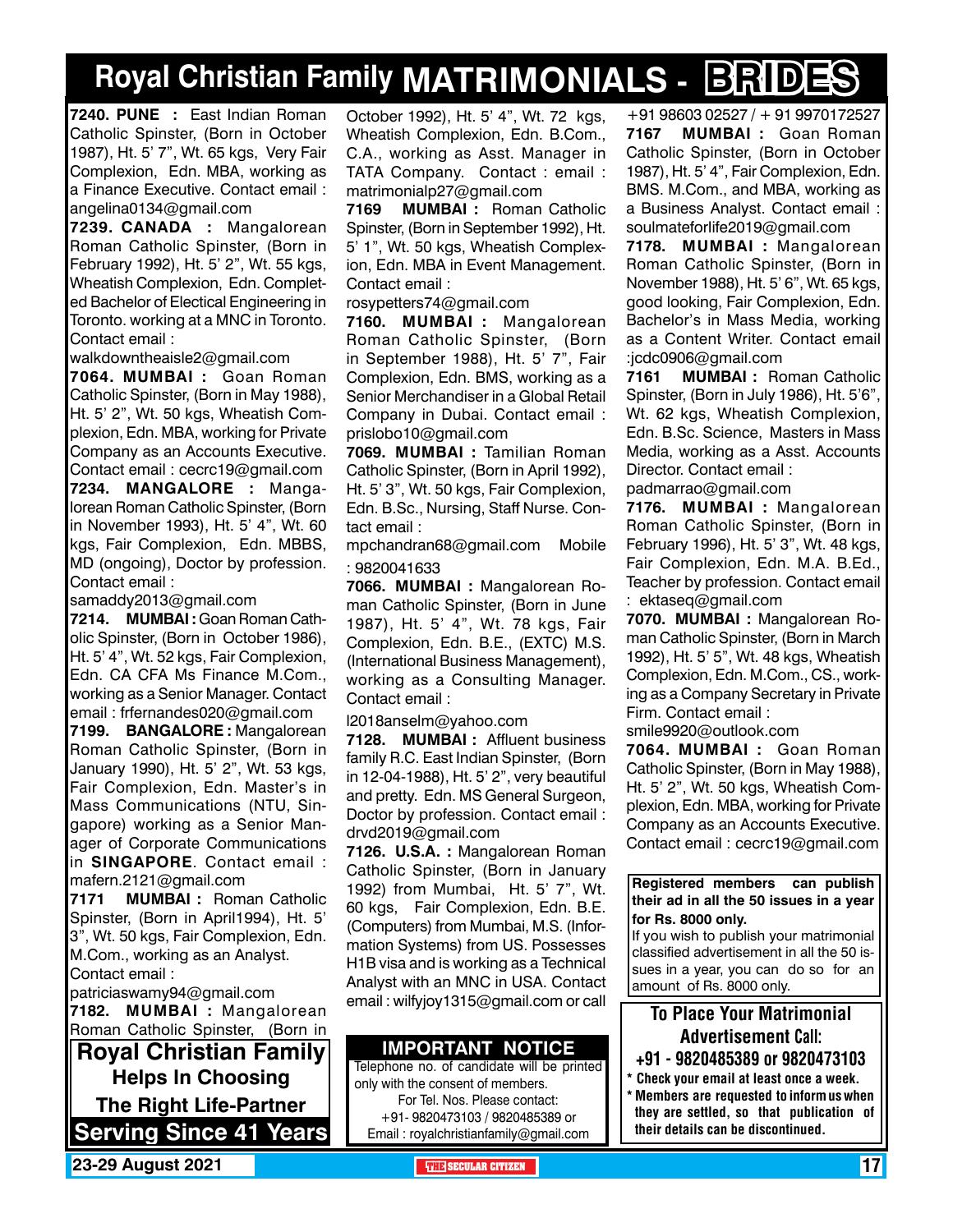# **Defend Democracy**

**The institutional murder of 84-year-old Jesuit priest Fr Stan<br>Swamy, who died on 5 July 2021<br>in iudicial custody, has shaken the very** 84-year-old Jesuit priest Fr Stan Swamy, who died on 5 July 2021 in judicial custody, has shaken the very foundations of democracy in India. The importance and the urgency to defend democracy and all that is precious in the Constitution of India against repressive and anti-people laws, is perhaps felt today, as never before.

Fr. Stan's death has evoked a groundswell of protests, rallies, all across India and abroad. Editorials and op-eds featuring his life and illegal incarceration; talks and webinars; prayer vigils and Masses and every form of social media has kept a truth alive that the memory

and legacy of Fr Stan will live on forever.Fr. Stan, spent a lifetime working with Adivasis in Jharkhand in defence of their rights; for him, all that mattered was that the Adivasis are given the basic dignity

and that their access to their resources of *jal, jungle and jameen* are not exploited by unscrupulous, corrupt vested interests. For this, he ultimately had to pay the price!

On 8 October 2020, he was arrested in the Bhima Koregaon conspiracy case even though he had absolutely no connection with it. He died waiting for a chance to clear his name. Whilst in prison, Fr. Stan, despite his age and other physical infirmities (like Parkinson's), was for a long time not even given the straw sipper cup which he desperately needed. In denying bail to Fr Stan, the National Investigation Agency (NIA) judge, D. E. Kothalikar argued that *"the collective interest of the community"* outweighed Fr. Stan's right to personal liberty. Fr. Stan's death should hopefully now shake the collective conscience of the nation and the judiciary as it brings to an end a stark tale of injustice: one that has left the highest institutions of India's justice system diminished.

After Fr. Stan's death, the NIA court denied bail to Anand Teltumbde, another member of the BK-16, as the advocates, artists, journalists and intellectuals who have been imprisoned under the Bhima Koregaon conspiracy case are called. The latest now is to shift some or all of the BK-16 out of the Taloja jail to an 'unspecified prison' in Maharashtra. According to reliable information recently the prison authorities submitted an application, requesting to transfer the male accused in the case to other prisons. There was no hearing of the people who are being transferred. The decision was taken solely by the NIA court without any consulta-

> tion with the political prisoners or their families. The family members of Surendra Gadling, Sudhir Dhawale, and Anand Teltumbde have challenged this decision They allege that the purpose behind the transfer

which every human deserves BY FR. CEDRIC PRAKASH is to divide the incarcerated

SJ by sending them to separate prisons and therefore

a brazen attempt to keep them from speaking the truth!

There has been drastic erosion in the democratic space for protest in the country; the ordinary citizen has experienced this in a very brutal way since 2019. The calculated destruction of democratic values and of the rights of the citizens, take place at a frightening regularity. The way some of the followers of the ruling regime (including a BJP member who is a Supreme Court lawyer) ranted and raved against the Muslims of the country at Jantar Mantar on 9 August, in full media glare, is a case in point. They did so with impunity and though after much pressure some are now arrested, they know very well that nothing will eventually happen to them! On the other hand, a strategy that has been central to the erosion of democratic space has been the weaponizing of the criminal justice system by the State to harass and punish those who dare to protest against the

anti-people and anti-Constitutional policies and actions of the Government.

In this situation, while one looks to the Courts to protect the fundamental rights of all, the entire judicial system, has apparently failed the citizens. There have been 7050 arrests in 5128 UAPA cases between 2015-2019 but conviction rate was only 2.20% (according to data presented in the Lok Sabha in March 2021). While this experience has become visible because of a number of cases (eg.the Bhima Koregaon case, the Delhi riots cases), where intellectuals, students, trade unionists, lawyers, human rights defenders and activists have been incarcerated, the axe of state repression consistently and dangerously hangs over the heads of those who express their point of view or dissent from that of the state. The Adivasis, the Dalits, the ordinary labourers, the farmers, the migrant workers who raise their voices, know the State only as an entity that punishes those peaceful and democratic attempts to challenge the status quo. The Muslims and other minority groups are particularly vulnerable and have been systematically targeted to create a false narrative of anti-patriotism, internal terrorism and of being a threat to the nation.

The disheartening situation is that of the courts, who have mostly acted in a conservative manner and have been reluctant to speak truth to power and restore justice. Earlier, the mainstream media allowed for expression of protest and raised issues of such injustice, today it has become the voice of the state and an important medium to popularise the narrative of the State. The large numbers of human rights activists, friends and supporters of all the people in jail under these laws, have consistently and persistently built up a campaign for their release and against the use of draconian laws. Scores of people have been detained under various other repressive state laws. This

![](_page_17_Picture_15.jpeg)

![](_page_17_Picture_17.jpeg)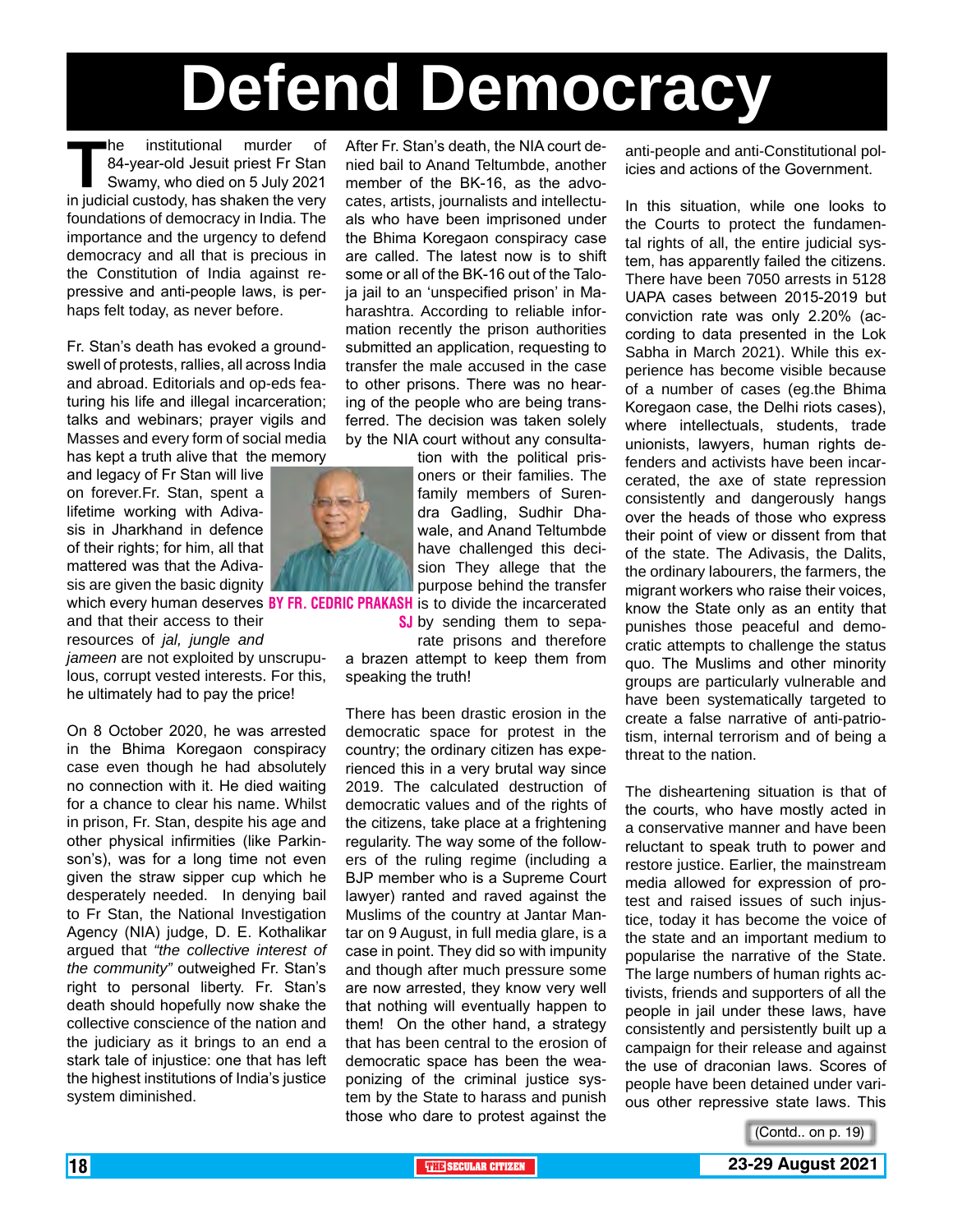#### (Contd.. from p. 18)

includes journalists, human rights activists, trade union activists and workers, cultural activists, comedians, environmentalists, youth, students, farmers, electricity and industrial workers, and large numbers of minorities, to create a false narrative of internal terrorism and threat to the nation.

There are some rays of hope: recently some judgements and court orders have begun to question the issues of the sedition law, UAPA and the right to bail. The most recent orders from the NIA court in Guwahati and the Delhi High Court (in the cases of Akhil Gogoi; Asif Tanha, Devangana Kalita and Natasha Narwal) has offered a devastating critique of the UAPA and is also regarded as a turning point in judicial circles. The mainstream press (many who qualify as 'godified' media) has taken note of this turn, breaking with the narrative of the BJP government on these issues. These judgements have vindicated and even defended the right to dissent and opposition to government.

Beginning 23 July, a series of actions have been launched all over the country as part of a National Campaign to Defend Democracy. The first was a call 'Justice for Father Stan Swamy' – which brought together hundreds of people from all walks of life in public protests demanding that the Courts clear the name of Fr Stan. On 28 July, the Jesuit Conference of India (JCI) observed a 'National Justice Day'. In a widely -circulated letter the President of the JCI, Fr Stany Dsouza SJ said, *"We, along with the civil society organisations and the people of goodwill, have now organised this day (National Justice Day) to pay homage to Fr Stan and to recommit ourselves to the mission of Truth and Justice. It is an inclusive public gathering consisting of Diocesan clergy, the religious, the laity, the staff and students of Jesuit academic institutions, friends and partners in mission and the representatives from the civil society."* Supporting this initiative, Cardinal Oswald Gracias the President of the Catholic Bishops Conference of India said, *"the death of Fr Stan Swamy has been a shock for all.* 

*We knew his health was precarious; that he was jailed on charges that were not established; that he was given a rough treatment when incarcerated in the Taloja jail. Our hearts went out to him. But when he passed away, we were numbed. I knew Fr Stan personally having briefly lived in the same community with him many years back in Jamshedpur. He was gentle, kind, soft spoken but articulate with a singleminded dedication to the cause of tribals, spending hours with them every day. We remember him with affection. The greatest tribute we can pay to him is to keep alive his vision: to work for the poor and the oppressed with dedication. Pope Francis reminds us of this often."* He endorsed the call for National Justice Day adding, *"I encourage every bishop in his diocese to participate to the extent possible according to the local situation."*

The response to 'National Justice Day' was overwhelming: Parishes, Schools and other Institutions brought together their colleagues and collaborators, their staff and students, religious Sisters and other Priests, their parishioners and others from civil society for a public manifestation to pay homage to Fr Stan and to pledge that we all need to be and work together for justice, so that the legacy that he has left us will carry on In most places it was a silent assembly either at one place or in procession. The participants caried lit candles, banners, posters and placards which included pictures of and quotes from Fr Stan.COVID-19 SOPs meant that numbers were limited and all manifestations were held on the campuses or in halls. In some places, eminent persons spoke about Fr Stan and his life and the importance of working for justice particularly for the Adivasis, Dalits, minorities and other disadvantaged sections. There were prayer services with hymns and songs of unity. A statement was read out at the end which was covered by some of the local media the next day. On 3 August (the thirtieth day of Fr. Stan's death) a Memorial Mass was held for Fr Stan in Jamshedpur and later his incisive memoir 'I am not a Silent Spectator' was released in Ranchi.

On 9 August, the National Campaign

to Defend Democracy gained added momentum when 165 movements, platforms and organisations, representing thousands of citizens give a call for a country wide action to save our democracy: marking the international day for Indigenous people & Quit India movement day, as a day of Public Action. The action will continue till 28 August but a high point will be on 15 August India's Independence Day when thousands will pledge to campaign for repeal of the draconian laws and to protect our democracy. Several programmes: both physical and virtual are planned all over the country, over the next weeks.

The signatories to the National campaign in a public statement, 'Defend the Right to Dissent, Repeal the Sedition Law, UAPA and Repressive State Laws, Restore the Right to Bail, Justice for Stan Swamy' said, *"State repression and attacks on right to dissent and the Constitution are growing. UAPA, NIA and other draconian laws are being used as instruments of repression. More than 165 organisations and civil society networks are undertaking a country wide action campaign (15-28 August) to protest against the institutional murder of Stan Swamy and the repression. As part of this campaign, programmes were organised across the country on 23 July to demand justice for Stan Swamy. The demands of this campaign are – 1) Justice for Stan Swamy, 2) Repeal of UAPA, sedition section and all other draconian laws, including state laws that allow preventive detention, 3) Restore Right to Bail,4) Release all Political Prisoners, 5) Accountability for filing false cases and Compensation to victims, 6) Stop illegal detentions and weaponizing the criminal justice system. Countrywide protests and various action programmes will be organised in this campaign on 9 August and during 15-28 August. 9 August is international day for world's indigenous people. It is also the day on which the quit Indian movement started in 1942. Stan Swamy dedicated his life for Adivasi rights and struggles for jal, jangal and zameen. Come, let us organise programmes on 9 August to protest against Stan Swamy's murder, and for protection of Adi-* (Contd.. on p. 20)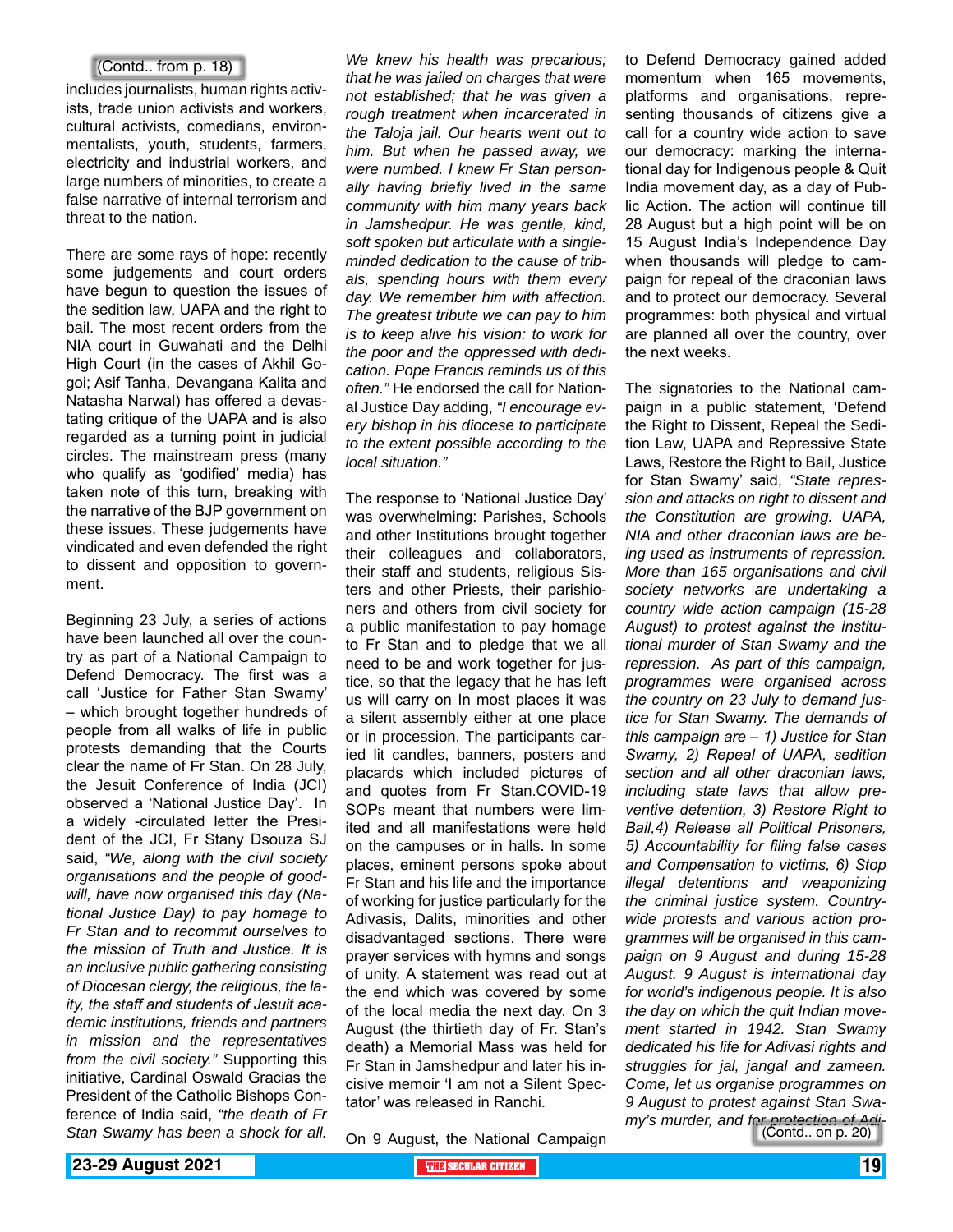#### (Contd.. from p. 19)

*vasi rights and the democracy. Also, on 15 August, we will pledge to campaign for repeal of the draconian laws and to protect our democracy."* 

The Pledge which thousands are expected to make on 15 August 2021 is: *On the occasion of the 74th Independence Day on 15th August, we pledge to defend the legacy of our Freedom Movement, the spirit of the Preamble and the values of our Constitution.* 

*We pledge to campaign for repealing all draconian laws and assert the right to bail of every citizen.* 

*We believe that the right to question and the Right to Dissent are the foundation of our democratic, secular and socialist republic.* 

*We commit to campaign against all ideologies, laws, and state actions that deprive us of the freedoms of speech and opinion, conscience, association, and to non-violent opposition.* 

In the meantime, the National Alliance of People's Movements (NAPM) has initiated a year-long nation-wide campaign 'Jan Azaadi 75: On the path to Freedom' which focusses on remembering the values of the freedom struggle; re-asserting the contributions of people's movements over 75 years; and to resolutely strengthen our collective struggle for democracy, human rights, social and ecological justice. The campaign which began on 9 August will conclude on 15 August 2022.

At the start of the Quit India Move-

ment, late evening of 8 August 1942, Mahatma Gandhi gave a call to the nation to "Do or Die"; the next day his words translated into concrete action and India after much struggle, finally gained her freedom on 15 August !947. The current call to 'Defend Democracy' is in a similar vein: it is a do or die for we the people of India today. In 1908, when Lokmanya Bal Gangadhar Tilak was being tried for sedition in the Bombay High Court, he courageously stated, *"Swaraj is my birth right, and I shall have it."* Justice Davar, the presiding judge, then asked him if he had anything to say before the sentence was pronounced, he audaciously replied, *"All I wish to say is that in spite of the verdict of the jury, I maintain my innocence. There are higher powers that rule the destiny of men and nations. It may be the will of Providence that the cause I represent may prosper by suffering than by remaining free."* These immortal and inspiring words of Tilak can be read even today; they are etched on a marble plaque outside Court Room 46 in the Bombay High Court.NG Jog, Tilak's biographer has described this historic moment very profoundly, *"These words delivered on the spur of the moment have a spontaneous dignity and almost a Socratic sublimity. They breathe the spirit of dedication to freedom and of defiance against the might of the British Raj. And, they could have been uttered by only one man in India's contemporary history – Bal Gangadhar Tilak."* Fr Stan resonated the words of Tilak in 2021!

As we the people of India 'celebrate' yet another Independence Day, it is fitting to remind ourselves of that pro-

### **Inviting Proposals for NEW ZEALAND Settled Indian Catholic Bride**

**FN213087: New Zeland : Dec. 1996 born Catholic Nurse, Ht. 5'.7", Wt. 60 kg., Fair Edn.: B.Sc., Nursing, Profession: Staff Nurse .**

Those willing to settle in New Zeland after marriage can contact : **Royal Christian Family,**  Tel.: +91 - 9820485389 / 9820473103

phetic prayer of our Nobel laureate, Gurudev Rabindranath Tagore:

*Where the mind is without fear and the head is held high;*

*Where knowledge is free;*

*Where the world has not been broken up into fragments by narrow domestic walls;*

*Where words come out from the depth of truth;*

*Where tireless striving stretches its arms towards perfection;*

*Where the clear stream of reason has not lost its way into the dreary desert sand of dead habit;*

*Where the mind is led forward by thee into ever-widening thought and action –*

*Into that heaven of freedom, my Father, let my country awake.*

We have to wake up now before it is too late! We need to internalise and act on Tagore's call to "let my country awake"; together with Gandhi's "do or die" and Tilak's "Swaraj is my birth right" and above all, with that unflagging commitment, whatever the price, to defend democracy!

*\*(Fr. Cedric Prakash SJ is a human right, reconciliation & peace activist/writer. Contact: cedricprakash@gmail.com*

### Subscriptions for **THIT'S SECULAR CITIZEN**<br>Renewal as well as New, can be

sent through Bank Fund Transfer to any one of the following banks:

Bank: HDFC Bank Branch : CST - Mumbai VT Account Name: The Secular Citizen Current Account No. 03552000006744 ISFC code: HDFC0000355 or Bank: Citizen Credit Co-op Bank Ltd., Branch : Colaba, Mumbai Account Name: The Secular Citizen CurentAccountNo. 2090031000000489

ISFC code: CCBL0209003

Please inform us through email: secular@sezariworld.com or through phone: 9820485389 after transferring the same.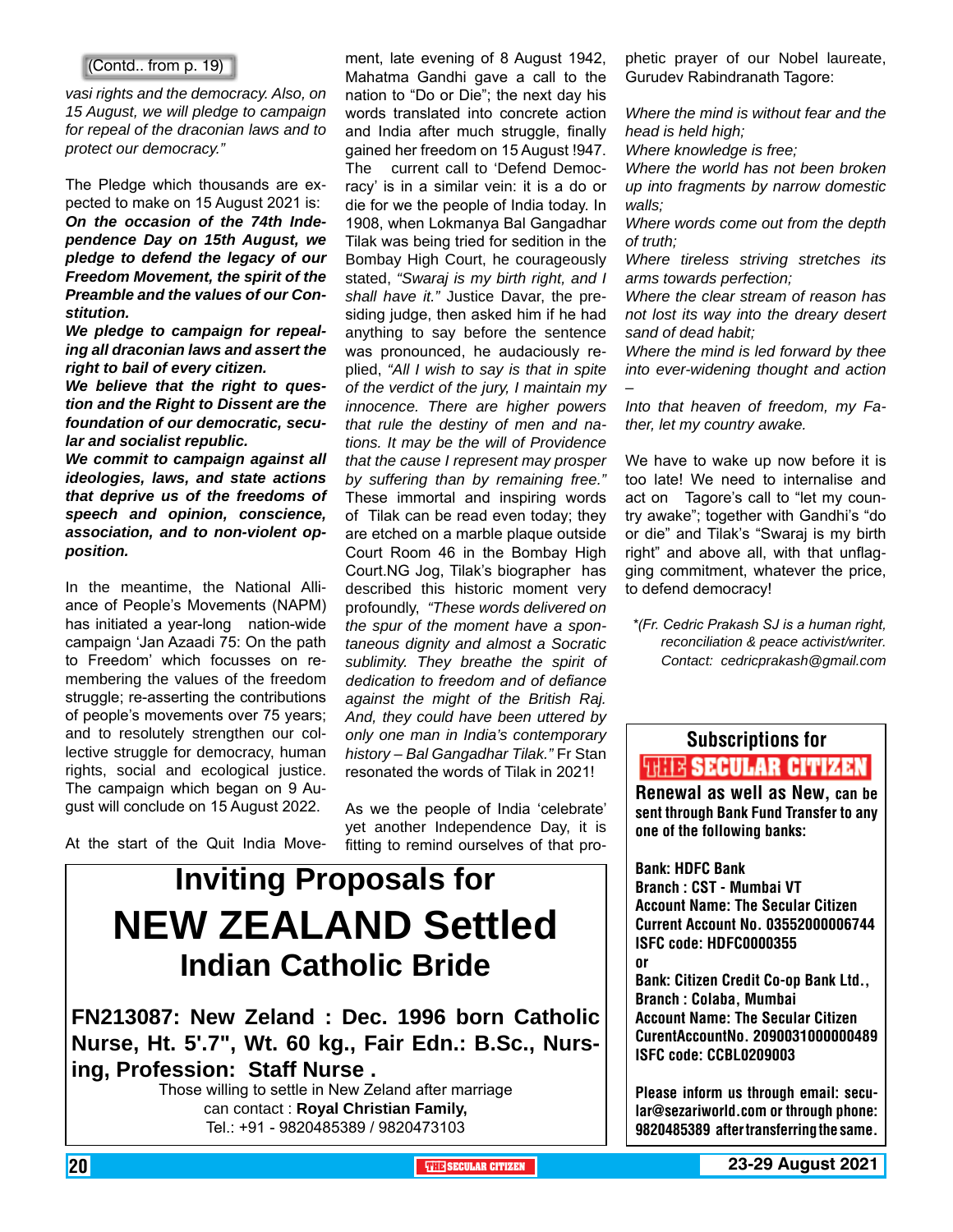### **Inviting Proposals for USA Settled Indian Christian Brides and Grooms**

#### **Grooms**

MU291119 - Age 34, Edn. MBA., PG. MU111311 - Age 33, Edn. BE (IT) MU121586 - Age 50, Edn. M. Eng. MU311596 - Age 43, Edn. B.Sc., MU221671 - Age 35, Edn. ME., M.Tech. MS MU231795 - Age 42, Edn. MBA, PG., MS MU111888 - Age 35, Edn. Masters )IT) MU412052 - Age 30, Edn. ME., M.Tech. MU222121 - Age 32, Edn. M.Phil., Neu.Sc. MU112144 - Age 34, Edn. BE., B.Tech., MU212208 - Age 41, Edn. BE., B.Tech., MU332212 - Age 31, Edn. BE., B.Tech., (IT) MU212277 - Age 30. Edn. M.Sc., Masters MU332283 - Age 33. Edn. BE., (IT) MU122288 - Age 32. Edn. Masters. BE., MU142503 - Age 40 Edn. M.Sc., MU122509 - Age 36. Edn. MD., MS., (IT) MU112929 - Age 35. Edn. M.Sc., MU112936 - Age 30. Edn. ME., M.Tech., MS

#### **Brides**

FU322205 - Age 30, Edn. M.Pharma.Mastrs FU112233 - Age 29, Edn. ME., M.Tech. FU232338 - Age 28, Edn. B.Sc., FU211009 - Age 32, Edn. BE., B.Tech. (IT) FU321130 - Age 36, Edn. MA., MBA. FU221208 - Age 32, Edn. M.Sc., Medical FU311427 - Age 35, Edn. MBA., PG., BE. FU221435 - Age 31, Edn. MD., MS. FU231576 - Age 29, Edn. Masters, MS., FU132065 - Age 29, Edn. M.Sc., FU332561 - Age 28, Edn. B.E., B.Tech., FU112658 - Age 27, Edn. M.Phil / Ph.D., FU122697 - Age 29, Edn. M.Sc., Computer FU142755 - Age 28, Edn. MD., MS., FU122970 - Age 29, Edn. ME., M.Tech., MS FU333045 - Age 26, Edn. Degree in Medical

Their profile, photos and contacts are available at Royal Christian Family

Those willing to settle in USA after marriage can contact : **Royal Christian Family, Tel.: +91 - 9820485389 / 9820473103**

### **Inviting Proposals for CANADA Settled Indian Christian Brides & Grooms**

#### **Grooms**

MC310508 - Age 39, Edn. BE/B.Tech. MC350723 - Age 34, Edn. B.Sc., Chef MC021335 - Age 46, Edn. BE/B.Tech. MC401574 - Age 30, Edn. BHMS/BAMS MC491764 - Age 31, Edn. MBA PGDM MC052036 - Age 32, Edn. BE/B Tech. IT MC192449 - Age 48, Edn. CA, CPA, CGA MC182574 - Age 34, Edn. BHMS/BAMS MC282592 - Age 34, Edn. BE/B Tech. IT MC152634 - Age 35, Edn. B Com. Banker MC172944 - Age 33, Edn. MBA PGDM MC112951 - Age 30, Edn. M Sc., EM

#### **Brides**

FC222510 - Age 30, Edn. MBA PGDM FC341589 - Age 29, Edn. BE/B Tech.IT. MBA FC171624 - Age 29, Edn. BE/B Tech FC211590 - Age 30, Edn. MBA PGDM FC172191 - Age 28, Edn. B.A. B.ED FC112265 - Age 28, Edn. BA FC152266 - Age 28, Edn. MA., HR FC152344 - Age 27, Edn. B Com FC162750 - Age 26, Edn. MBA PGDM FC260690 - Age 32, Edn. M.Sc., FC310734 - Age 47, Edn. MBA PGDM FC330899 - Age 32, Edn. M Sc FC321665 - Age 31, Edn. BCA/BCS FC192735 - Age 34, Edn. B Com FC162752 - Age 37, Edn. MA FC122963 - Age 35, Edn. BSc., Nursing

All are well-placed and holding good positions in Canada.

Their further profile, photos and contacts are available at Royal Christian Family

Those willing to settle in Canada after marriage can contact : **Royal Christian Family, Tel.: +91 - 9820485389 / 9820473103**